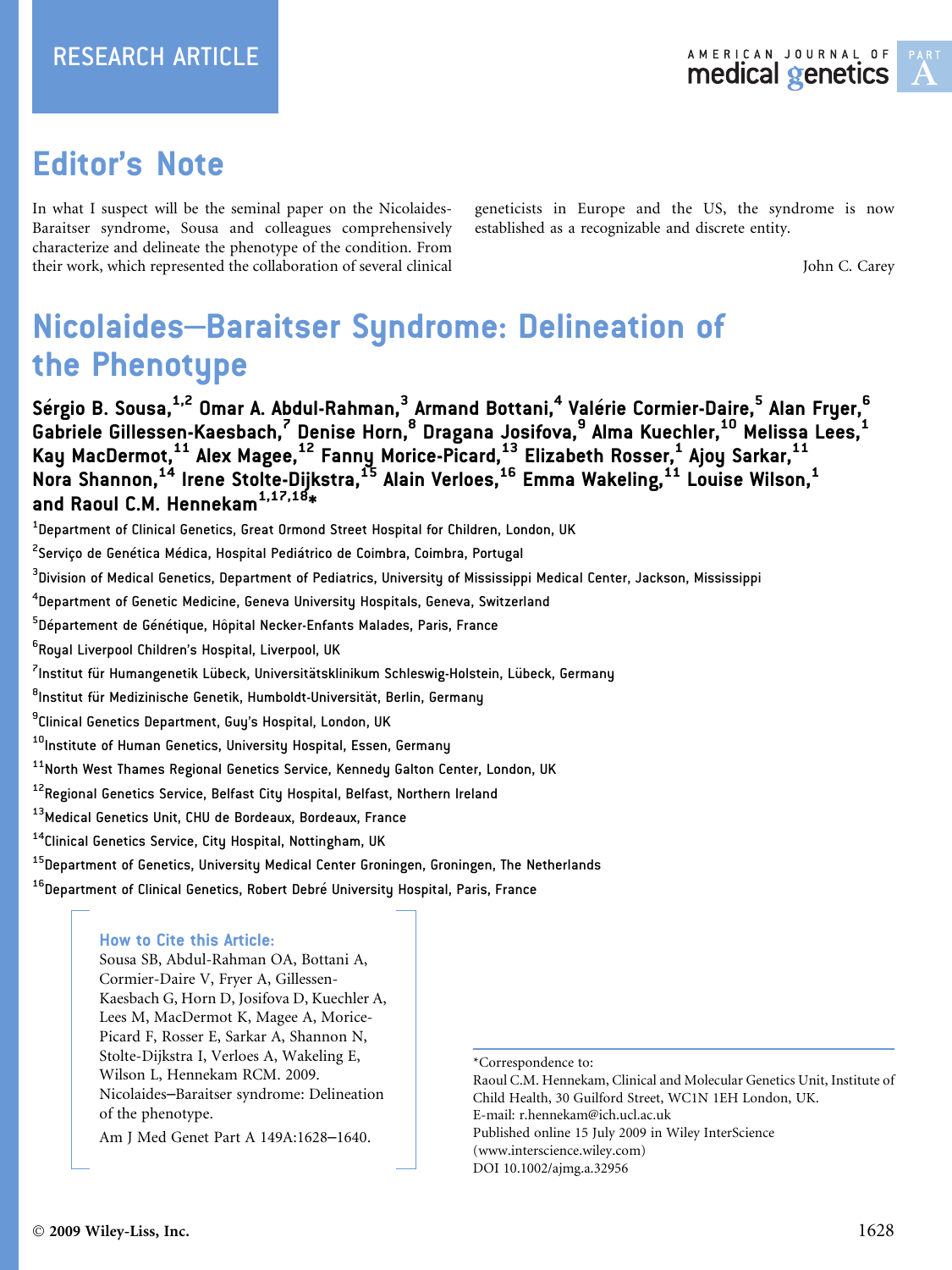<sup>17</sup>Clinical and Molecular Genetics Unit, Institute of Child Health, UCL, London, UK

# $^{18}$ Department of Pediatrics, Academic Medical Center, University of Amsterdam, Amsterdam, The Netherlands

#### Received 12 January 2009; Accepted 9 May 2009

Nicolaides–Baraitser syndrome (NBS) is an infrequently described condition, thus far reported in five cases. In order to delineate the phenotype and its natural history in more detail, we gathered data on 18 hitherto unreported patients through a multi -center collaborative study, and follow-up data of the earlier reported patients. A detailed comparison of the 23 patients is provided. NBS is a distinct and recognizable entity, and probably has been underdiagnosed until now. Main clinical features are severe mental retardation with absent or limited speech, seizures, short stature, sparse hair, typical facial characteristics, brachydactyly, prominent finger joints and broad distal phalanges. Some of the features are progressive with time. The main differential diagnosis is Coffin–Siris syndrome. There is no important gender difference in occurrence and frequency of the syndrome, and all cases have been sporadic thus far. Microarray analysis performed in 14 of the patients gave normal results. Except for the progressive nature there are no clues to the cause. 2009 Wiley-Liss, Inc.

Key words: Nicolaides–Baraitser syndrome; seizures; mental retardation; growth retardation; sparse hair; natural history; etiology; Coffin–Siris syndrome

# **INTRODUCTION**

In 1993, pediatric neurologist Paola Nicolaides and clinical geneticist Michael Baraitser reported a 16-year-old girl with an unusual combination of signs and symptoms, and suggested this to be a separate and recognizable entity. Main clinical features were severe mental retardation, seizures, short stature, sparse hair, typical face, and prominent finger joints. Four other sporadic patients with a similar phenotype were subsequently described [Krajewska-Walasek et al., 1996; Morin et al., 2003; Witters and Fryns, 2003], and the name the Nicolaides–Baraitser syndrome (NBS), was suggested.

Here, we describe 18 hitherto unreported patients, and followup of the original and other published patients, in order to delineate the phenotype in more detail, and allow easier recognition of additional cases we discuss the differential diagnosis and possible etiologies.

# CLINICAL REPORTS

The original patient is described in detail. The data on her and all other patients are summarized in Table I and illustrated in Figures 1–5. Only a short description of other patients is provided.

# Follow-Up of Original Patient [Nicolaides and Baraitser, 1993]

The patient is now a 32-year-old woman. She is the only child of nonconsanguineous parents of British ancestry. The father died at

the age of 60 years of colonic cancer. At 3 years the proposita had developed seizures which have continued through the years and included two episodes of status epilepticus (at 16 and 25 years, respectively), and increasing seizure frequency despite multimedications. Her ability to use her hands and her general mobility decreased significantly. She could walk only very short distances, with a widely based gait, hips and knees flexed, and bent forwards. Most of the time she used a wheelchair. She developed obesity and constipation in puberty and adolescence.

Although formal testing has not been performed, her mental abilities were thought to have gradually deteriorated. She lost all language in early adulthood. She continues to have a very pleasant personality, prefers socializing with adults, loves going out, and enjoys music. She has bouts of laughter, sometimes inappropriately, and sporadic episodes of bad temper and aggression to herself and others, frequently related to the menses. Menarche was at the age of 16 years and menses were regular. Her sleep is erratic, awaking several times. She has no ventilation problems. She can feed herself independently.

Vesico-ureteric reflux has caused no problems using long-term antibiotic prophylaxis. She has myopia, and her hearing is normal. Her hair, which had always been sparse but with a normal distribution, had become more sparse and from 20 years onwards she had complete alopecia, except for a small area over the temples. Eyebrows were initially normal but became sparse with time. Her eyelashes and pubic hair have remained normal. Secondary teeth eruption and teeth morphology were normal. Skin wrinkling was progressive, mainly in the face, neck, and distal limbs. She had periods of eczema that affected her scalp mainly, had hypohidrosis and normal nails.

Physical exam at 32 years (Fig. 2) showed a friendly woman with proportionate short stature (height estimated 135 cm [<0.4th centile, exact measurement impossible]), truncal obesity (weight 58 kg) and microcephaly (OFC 51.8 cm [<0.4th centile]) (Fig. 2D,E). She had an aged appearance, almost no scalp hair, sparse eyebrows, normal eyelashes, prominent infra-orbital grooves, and numerous cheek folds. Her eyes were somewhat deeply set and she tended to keep them closed. She had brachycephaly, a narrow nasal bridge, broad nasal base and tip, thick flared alae nasi, low columella, broad and long philtrum, wide mouth, large protruding tongue, thick and everted lower vermillion, and frequent drooling. Intra-oral inspection was not possible. The lower third of her face was broad, and the shallow mandibular angle caused her chin to be prominent. The ears had thick, overfolded helices and underdeveloped attached lobules. Her neck was remarkably broad, with several skin folds. She had truncal obesity, and small mammae; her liver was 3.5 cm palpable below the lower costal margin, and there was a kyphoscoliosis. In general, she had a muscular build. Elbows had a slightly limited mobility; fingers had flexion deformities, their passive manipulation was painful but not significantly limited. She had loose skin over fingers and dorsum of the hands, prominent proximal inter-phalangeal joints, and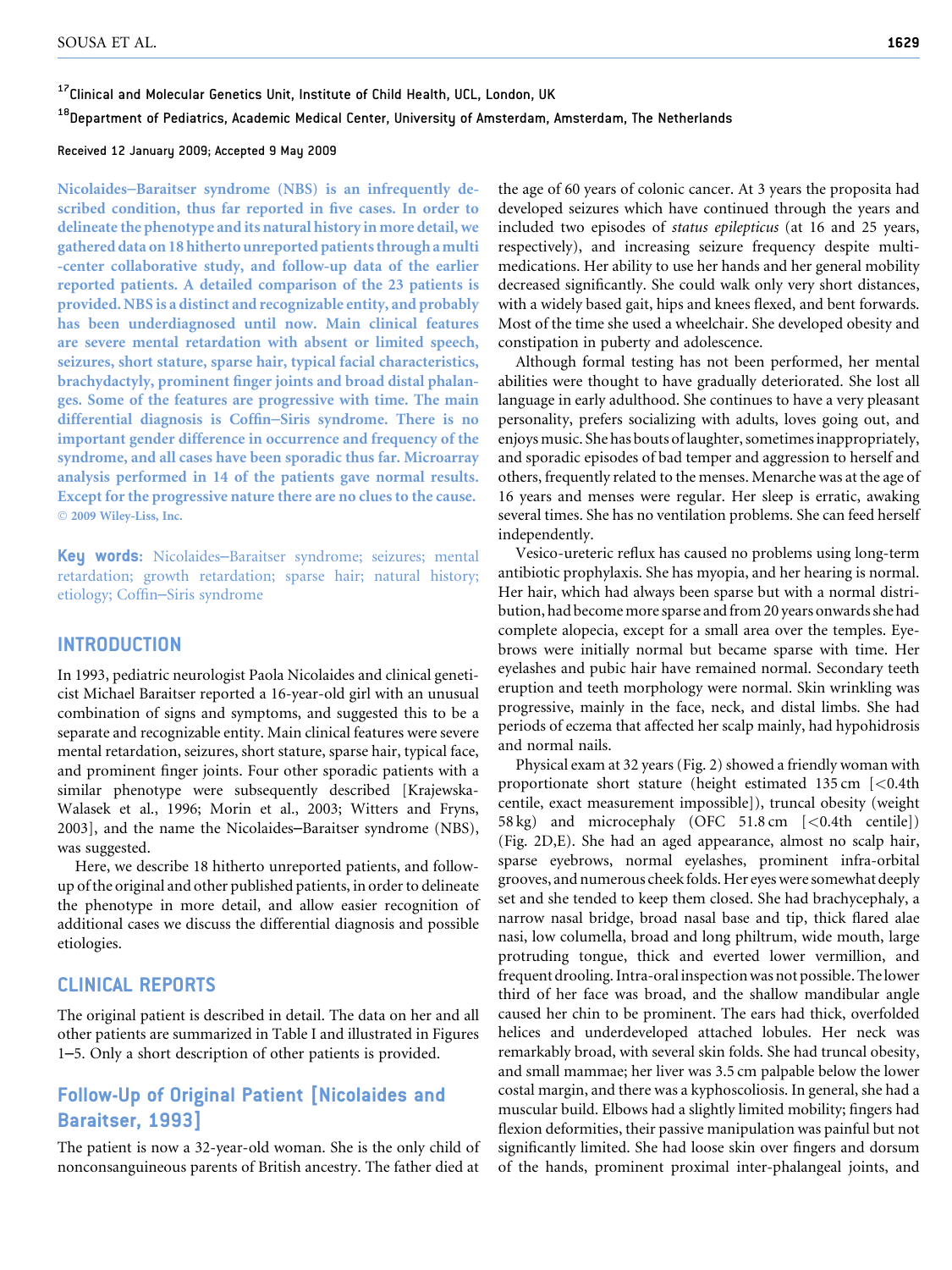| <b>Both</b>          |
|----------------------|
|                      |
|                      |
|                      |
|                      |
|                      |
|                      |
|                      |
|                      |
| I                    |
|                      |
| l                    |
| j                    |
| E                    |
|                      |
|                      |
|                      |
|                      |
| <b>STATE</b>         |
| i                    |
|                      |
|                      |
|                      |
| $\ddot{\phantom{0}}$ |
| i                    |
|                      |
|                      |
|                      |
|                      |
|                      |
|                      |
|                      |
|                      |
|                      |
|                      |
|                      |
|                      |
|                      |
|                      |
|                      |
|                      |
|                      |
|                      |

|                                     |                        | Nicolaides<br>and                | Krajewska-<br>Walasek                      | Morin et al.<br>$[2003]$                |                                          | Witters<br>and                    |                                   |                              |                                                       |                                                                   |                                                                   |                                             |                                                 |                             | Present report                                   |                                                                                   |                                                                                     |                                                                    |                                                                                               |                                                                    |                                                   |                                           |                                                        |
|-------------------------------------|------------------------|----------------------------------|--------------------------------------------|-----------------------------------------|------------------------------------------|-----------------------------------|-----------------------------------|------------------------------|-------------------------------------------------------|-------------------------------------------------------------------|-------------------------------------------------------------------|---------------------------------------------|-------------------------------------------------|-----------------------------|--------------------------------------------------|-----------------------------------------------------------------------------------|-------------------------------------------------------------------------------------|--------------------------------------------------------------------|-----------------------------------------------------------------------------------------------|--------------------------------------------------------------------|---------------------------------------------------|-------------------------------------------|--------------------------------------------------------|
|                                     | No./total<br>Cases,    | Baraitser<br>[1993]              | [1996]<br>et al.                           | Case 1                                  | $\sim$<br>Case                           | $[2003]$<br>Fryns                 | Pat. 1                            | Pat. 2                       | Pat. 3                                                | Pat. 4                                                            | Pat. 5                                                            | Pat. 6                                      | Pat. 7                                          | Pat. 8                      | Pat. 9                                           | Pat. 11<br>Pat. 10                                                                | Pat. 12                                                                             | Pat. 13                                                            | Pat. 14                                                                                       | Pat. 15                                                            | Pat. 16                                           | Pat. 17                                   | Pat. 18                                                |
| Epidemiology                        |                        |                                  |                                            |                                         |                                          |                                   |                                   |                              |                                                       |                                                                   |                                                                   |                                             |                                                 |                             |                                                  |                                                                                   |                                                                                     |                                                                    |                                                                                               |                                                                    |                                                   |                                           |                                                        |
| Ageb<br>Sex                         | $13M + 9Fa$            | $E_{32}$                         | $\geq$ $\frac{5}{4}$                       | டம                                      | $-2$                                     | <b>H</b> 20                       |                                   | $\geq$ 3<br>$\frac{3}{20}$   | $F = 7.3$<br>32/29                                    | $M = 8.4$<br>30/35                                                | $M_{2,1}$<br>36/32                                                | $4.8$<br>31/26                              | $\frac{18}{2}$ $\frac{29}{31}$                  |                             | $\times 10^{15}$                                 | $M$<br>$13.7$<br>$13.7$                                                           | 29.30                                                                               | $+ 16.0$<br>30/23                                                  | $F$ 17.1<br>32/32                                                                             | $\times$ 35                                                        | $\times 3000$<br>$29.26$                          | $-13$<br>26/30                            | $-13.50$                                               |
| Age father/mother <sup>c</sup>      | 30.2/27.3 <sup>d</sup> | 39/23                            | 26/22                                      | 26/25                                   | <b>52/s</b>                              | Šν.                               | 25/24                             |                              |                                                       |                                                                   |                                                                   |                                             |                                                 | $\geq$ $\frac{5}{3}$        |                                                  | $\geq$ 13 $\frac{2}{30}$                                                          |                                                                                     |                                                                    |                                                                                               |                                                                    |                                                   |                                           |                                                        |
| Growth                              | $\leq$ 3%/total        |                                  |                                            |                                         |                                          |                                   |                                   |                              |                                                       |                                                                   |                                                                   |                                             |                                                 |                             |                                                  |                                                                                   |                                                                                     |                                                                    |                                                                                               |                                                                    |                                                   |                                           |                                                        |
| At birth                            |                        | $\overline{4}$                   | $\overline{4}$                             | $\sim$                                  | $\sim$                                   | 35                                |                                   | $3\overline{9}$              | $39 + 5$                                              | $41 + 3$                                                          | $38\,$                                                            | $36\,$                                      | 36                                              | $\overline{39}$             | $\overline{39}$                                  | $\mathsf{Term}$<br>Term                                                           | $\hbox{40}$                                                                         | $38\,$                                                             | $40$                                                                                          | $\frac{1}{2}$                                                      | 35                                                | $40$                                      | $\hbox{40}$                                            |
| [weeks gestation]                   |                        |                                  |                                            |                                         |                                          |                                   |                                   |                              |                                                       |                                                                   |                                                                   |                                             |                                                 |                             |                                                  |                                                                                   |                                                                                     |                                                                    |                                                                                               |                                                                    |                                                   |                                           |                                                        |
| Weight (g)                          | 10/22<br>$7/14$        | 1,800                            | 1,900                                      | 2,440                                   | 2,930                                    | 2,100                             |                                   | $2,520$<br>$2,3,4$<br>$1,9$  | $2,420$<br>4 9 $\sim$ 50                              | 2,820<br>47<br>32<br>7.11                                         | $\begin{array}{c} 3.400 \\ 2.500 \\ 0.000 \\ \end{array} \sim 2.$ | $1,955$<br>$2,4$<br>$2,4$                   | $1,445$<br>$2,5$<br>$2,5$                       | $3.350$<br>$2.850$          | $2,580$<br>46.5<br>43<br>34<br>38                | 2,050<br>45<br>32.5<br>13<br>256<br>4 3 3 4<br>4 3 4 5                            | $\begin{array}{ccc} \sim & \sim & \sim & \frac{\epsilon_1}{\epsilon_1} \end{array}$ | $2,540$<br>45 ~ 3.6                                                | 2,520<br>45<br>33.5<br>15                                                                     | $2, 600$<br>$4, 2, 4, 5$                                           | $2,090$<br>$2,4.5$<br>$3,4.5$                     | $2,115$<br>$2,3$<br>$2,3$                 | $\begin{array}{c} 3,000 \\ 51,03 \\ 33,13 \end{array}$ |
| Length [cm]                         | $\sqrt{5/14}$          | $\sim~\sim$                      | $48$<br>$32$                               | 46                                      | 46                                       | 46.5                              |                                   |                              |                                                       |                                                                   |                                                                   |                                             |                                                 |                             |                                                  |                                                                                   |                                                                                     |                                                                    |                                                                                               |                                                                    |                                                   |                                           |                                                        |
| Post-natal<br>OFC (cm)              |                        | 32                               | 19                                         | 31<br>$\circ$                           | 34<br>$\overline{c}$                     | $\overline{31}$<br>$\overline{c}$ |                                   |                              |                                                       |                                                                   |                                                                   |                                             |                                                 |                             |                                                  |                                                                                   |                                                                                     |                                                                    |                                                                                               |                                                                    |                                                   |                                           |                                                        |
| [age in years]                      |                        |                                  |                                            |                                         |                                          |                                   |                                   |                              |                                                       |                                                                   |                                                                   |                                             |                                                 |                             |                                                  |                                                                                   |                                                                                     |                                                                    |                                                                                               |                                                                    |                                                   |                                           |                                                        |
| Weight [kg]                         | 15/21                  | 58                               |                                            |                                         |                                          | 39                                |                                   |                              |                                                       |                                                                   |                                                                   |                                             |                                                 |                             |                                                  |                                                                                   |                                                                                     |                                                                    |                                                                                               |                                                                    |                                                   |                                           |                                                        |
| Height (cm)                         | 13/23                  | 135                              | $\begin{array}{c} 50 \\ 158 \end{array}$   | $\begin{array}{c} 26 \\ 20 \end{array}$ | $\begin{array}{c} 20 \\ 130 \end{array}$ | 169                               |                                   |                              |                                                       |                                                                   |                                                                   |                                             |                                                 |                             |                                                  |                                                                                   |                                                                                     |                                                                    |                                                                                               |                                                                    |                                                   |                                           |                                                        |
| OFC (cm)                            | 19/23                  | 51.8                             | 52                                         | 46                                      | 52                                       | 53                                |                                   | 882<br>72<br>484             | $\begin{array}{c} 18.05 \\ 111.4 \\ 49.9 \end{array}$ | $21.0$<br>$118,5$<br>$49,6$                                       | $23.3$<br>$127.8$<br>$52.1$                                       | $9.8$<br>$85$<br>$44.7$                     | $\begin{array}{c} 10.6 \\ 84 \\ 45 \end{array}$ | $19.3$<br>$116.4$<br>$49.9$ | $\begin{array}{c} 29.5 \\ 139 \\ 51 \end{array}$ | $\begin{array}{c} 18.3 \\ 118.5 \\ 49 \end{array}$<br>$\frac{1}{3}$ $\frac{3}{3}$ | $.29$<br>$129$<br>$52.1$                                                            | 9800000000000000000000                                             | $42$ $152$ $51$                                                                               | 554                                                                | $\begin{array}{c} 10.2 \\ 83 \\ 49.2 \end{array}$ | $\frac{2}{9}$ $\frac{2}{9}$ $\frac{2}{9}$ | $30$ $152$ $52$                                        |
| Development                         |                        |                                  |                                            |                                         |                                          |                                   |                                   |                              |                                                       |                                                                   |                                                                   |                                             |                                                 |                             |                                                  |                                                                                   |                                                                                     |                                                                    |                                                                                               |                                                                    |                                                   |                                           |                                                        |
| Delay (degree)                      | $13^{e}/23$            | Severe<br>$6/18$                 | Mod/Sev<br>8/24                            | Severe<br>P/No                          | Severe<br>3/18                           | Mod<br>خ⁄خ                        | Mod<br>10/16                      | Mod/Sev<br>12/no             | Severe<br>8/14                                        | Severe<br>9/24                                                    | Severe<br>6/15                                                    | Severe<br>9/16                              | Severe<br>9/14                                  | Mild<br>9/19                | Severe<br>$2/<24$                                | Severe<br>18/27<br>Severe<br>?/30                                                 | Severe<br>6/10                                                                      | Mod<br>?/12                                                        | Mod<br>2/18                                                                                   | Mod/Sev<br>?/17                                                    | Mod/Sev<br>9/26                                   | Severe<br>?/20                            | Mod/Sev<br>11/21                                       |
| Sits/walk independent<br>[months]   |                        |                                  |                                            |                                         |                                          |                                   |                                   |                              |                                                       |                                                                   |                                                                   |                                             |                                                 |                             |                                                  |                                                                                   |                                                                                     |                                                                    |                                                                                               |                                                                    |                                                   |                                           |                                                        |
| First words (months)                | 10 <sup>f</sup> /23    | $\sim$                           | $\sim$                                     | None                                    | None                                     | ς.                                |                                   |                              |                                                       |                                                                   |                                                                   |                                             |                                                 |                             |                                                  |                                                                                   |                                                                                     |                                                                    |                                                                                               |                                                                    |                                                   |                                           |                                                        |
| Seizures (age years)                | $16/23$ $(1.6d)$       | $\frac{1}{2}$                    |                                            | $^{+}$                                  | $^{+}$                                   |                                   | $\sim$ $+$ $-$                    |                              | None<br>+ $(1.6)$                                     | None<br>+ $(1.2)$                                                 | $1.6^{8}$<br>+ (2.6)                                              | $24$<br>+ [0.9]                             | $\begin{array}{c} \mathbf{24} \\ + \end{array}$ |                             | None $+$ $(1)$                                   | None<br>$+$ $(1.2)$<br>None<br>$+ (1.6)$                                          | $\begin{matrix} 6 \cdot 0 & + \\ 0 & 0 \end{matrix}$                                | 3.9 <sup>h</sup>                                                   | $\begin{array}{c}\n\stackrel{\rightarrow}{\sim} \\ \stackrel{\rightarrow}{\sim}\n\end{array}$ | $14$<br>+ (1.6)                                                    | None<br>$+$ $(1.1)$                               | None<br>+ $(0.7)$                         | $\begin{array}{c} 36 \\ 8 \end{array}$                 |
| Craniofacial features               |                        |                                  |                                            |                                         |                                          |                                   |                                   | $\frac{e}{2}$ + + + + +      |                                                       |                                                                   |                                                                   |                                             |                                                 |                             |                                                  |                                                                                   |                                                                                     |                                                                    |                                                                                               |                                                                    |                                                   |                                           |                                                        |
| Low anterior hairline               | 17/23                  |                                  | $^{+}$                                     |                                         |                                          | $\sim$                            | $+ + + +$                         |                              |                                                       | $+~+~+~+$                                                         | $+~+~+~+$                                                         | $\begin{array}{cccc} + & + & + \end{array}$ | $\begin{array}{cccc} +&+&+&+ \end{array}$       |                             | $+~+~+~\circ\cdot$                               | $+~+~+~+$<br>$+ + + + +$                                                          | $+~+~+~\sim$                                                                        | $\begin{array}{cccccccccccccc} 1 & + & + & + & 1 \end{array}$      | $+~+~\sim~+$                                                                                  | $+~+~+~\sim$                                                       | $+ + + +$                                         | $+~+~+~+$                                 | $+ + + +$                                              |
| Sparse hair                         | 22/23                  | $+$                              |                                            | $^{+}$                                  |                                          | I                                 |                                   |                              |                                                       |                                                                   |                                                                   |                                             |                                                 |                             |                                                  |                                                                                   |                                                                                     |                                                                    |                                                                                               |                                                                    |                                                   |                                           |                                                        |
| Prominent eyelashes                 | 12/21                  | $+$                              | т.                                         | $\! + \!\!\!\!$                         | $\sim$                                   | т                                 |                                   |                              |                                                       |                                                                   |                                                                   |                                             |                                                 |                             |                                                  |                                                                                   |                                                                                     |                                                                    |                                                                                               |                                                                    |                                                   |                                           |                                                        |
| Triangular face<br>[childhood]      | 19/20                  |                                  | $\left. +\right.$                          | $^{+}$                                  | $\left. +\right.$                        | $\left. +\right.$                 |                                   |                              |                                                       |                                                                   |                                                                   |                                             |                                                 |                             |                                                  |                                                                                   |                                                                                     |                                                                    |                                                                                               |                                                                    |                                                   |                                           |                                                        |
| Increased skin                      | 13/22                  | $^{+}$                           | $^{+}$                                     | $^{+}$                                  | $\sim$                                   | $^{+}$                            | $\hspace{1.0cm} + \hspace{1.0cm}$ | $\sim 10^{-1}$               |                                                       | $\, + \,$                                                         | $\sim 10$                                                         | $\frac{1}{2}$ +                             | $\sim 10$                                       |                             | $^+$                                             | $^+$<br>$^{\rm +}$                                                                |                                                                                     | $\sim 1$ and                                                       | $\sim 10^5$                                                                                   | $+$ Neck                                                           | $\left. +\right.$                                 | $+$                                       |                                                        |
| wrinkling                           |                        |                                  |                                            |                                         |                                          |                                   |                                   |                              |                                                       |                                                                   |                                                                   |                                             |                                                 |                             |                                                  |                                                                                   |                                                                                     |                                                                    |                                                                                               |                                                                    |                                                   |                                           |                                                        |
| Sagging periorbital                 | 16/22                  | $^{+}$                           | $^{+}$                                     | $^{+}$                                  | $\sim$                                   | $^{+}$                            | $\! +$                            | $+$                          | $+++++--++-+-++++++++++++--+\frac{d}{2}+++-$          | $\sim 10$                                                         | and The                                                           |                                             |                                                 |                             | $\top$                                           | $^+$                                                                              | $\mathcal{A} \subset \mathcal{A}$ .                                                 | $\,$ + $\,$                                                        | $^+$                                                                                          | $\sim 10$                                                          | $^{\rm +}$                                        | $\sim 1$ , $\sim 1$ .                     | $^{+}$                                                 |
| skin                                |                        |                                  |                                            |                                         | $\sim$                                   |                                   |                                   |                              |                                                       | $\sim 1$                                                          |                                                                   |                                             |                                                 |                             |                                                  |                                                                                   |                                                                                     | $\sim 10$                                                          |                                                                                               | $+$                                                                |                                                   |                                           |                                                        |
| Narrow palpebral<br>fissures        | 9/22                   | $^{+}$                           | $^{+}$                                     |                                         |                                          |                                   |                                   | $\sim 1$ , $\sim 1$ , $\sim$ |                                                       |                                                                   |                                                                   |                                             |                                                 |                             | $\qquad \qquad +$                                | $^+$                                                                              | $^+$                                                                                |                                                                    | $^+$                                                                                          |                                                                    |                                                   |                                           |                                                        |
| Down slant palpebral                | 6/22                   |                                  |                                            |                                         | $\sim$                                   |                                   |                                   |                              |                                                       | $\sim 10$                                                         | $+$                                                               | $\sim 1$                                    | $\sim 10$                                       |                             | $^{\rm +}$                                       | $^+$<br>$+$                                                                       | $\sim 1$                                                                            | $\sim 10$                                                          | $\,$ + $\,$                                                                                   | $\sim 1$                                                           | $\sim 10$                                         | $\sim 10$                                 |                                                        |
| fissures                            |                        |                                  |                                            |                                         |                                          |                                   |                                   |                              |                                                       |                                                                   |                                                                   |                                             |                                                 |                             |                                                  |                                                                                   |                                                                                     |                                                                    |                                                                                               |                                                                    |                                                   |                                           |                                                        |
| Narrow nasal bridge                 | 12/22                  | $^+$                             | $^{+}$                                     | $^{+}$                                  | $\sim$                                   | $^{+}$                            |                                   |                              |                                                       |                                                                   |                                                                   |                                             |                                                 |                             |                                                  |                                                                                   |                                                                                     |                                                                    |                                                                                               |                                                                    |                                                   |                                           |                                                        |
| Uptumed nasal tip                   | 19/23                  | $+$                              | $\begin{array}{c} + \end{array}$           | $^{+}$                                  |                                          |                                   |                                   |                              |                                                       |                                                                   |                                                                   |                                             |                                                 |                             |                                                  |                                                                                   |                                                                                     |                                                                    |                                                                                               |                                                                    |                                                   |                                           |                                                        |
| Broad nasal base<br>Thick alae nasi | 22/22<br>19/23         | $+$                              | $\begin{array}{c} + \end{array}$<br>$^{+}$ | $^{+}$                                  | $\sim$                                   | $^{+}$                            | $+ + + + + + + +$                 |                              |                                                       |                                                                   |                                                                   |                                             |                                                 |                             |                                                  |                                                                                   |                                                                                     |                                                                    |                                                                                               |                                                                    | $1 + + + + + + + +$                               |                                           |                                                        |
| Broad philtrum                      | 21/23                  | $\begin{array}{c} + \end{array}$ | $\sim$                                     | $\! +$                                  |                                          | $\boldsymbol{+}$                  |                                   |                              |                                                       |                                                                   |                                                                   |                                             |                                                 |                             |                                                  |                                                                                   |                                                                                     |                                                                    |                                                                                               |                                                                    |                                                   |                                           |                                                        |
| Long philtrum                       | 20/23                  | $\begin{array}{c} + \end{array}$ | $^{+}$                                     |                                         | $\exists$                                |                                   |                                   |                              |                                                       |                                                                   |                                                                   |                                             |                                                 |                             |                                                  |                                                                                   |                                                                                     |                                                                    |                                                                                               |                                                                    |                                                   |                                           |                                                        |
| Large mouth                         | 20/23                  |                                  |                                            | $^{+}$                                  |                                          | $\! +$                            |                                   |                              |                                                       |                                                                   |                                                                   |                                             |                                                 |                             |                                                  |                                                                                   |                                                                                     |                                                                    |                                                                                               |                                                                    |                                                   |                                           |                                                        |
| Thin upper vermilion                | 19/23                  | $+$                              | $^{+}$                                     | $^{+}$                                  | $\begin{array}{c} + \end{array}$         |                                   |                                   |                              |                                                       | $+ + + + + + + + + + + + \nonumber$                               | $1 1 + + + + + + + + 1$                                           | $1 + + + + + + + + + 1$                     | $1 + + + + + + + + + 1$                         |                             | $+ + + + + + + + + + +$                          | $1 + + 1 + + + + + \sim$<br>$1 + + + + + + + + + +$                               | + + + + + + + + + +                                                                 | $1 + + + + 1 + + 1 + +$                                            |                                                                                               | $+ \;\; + \;\; + \;\; + \;\; + \;\; + \;\; + \;\; + \;\; + \;\; +$ |                                                   |                                           | 1 + + + + + + + + +                                    |
| Thick lower vermilion               | 22/23                  | $+$ +                            | $\begin{array}{c} + \end{array}$           |                                         | $+$ ^                                    | $\begin{array}{c} + \end{array}$  | $+$ +                             |                              |                                                       |                                                                   |                                                                   |                                             |                                                 |                             |                                                  |                                                                                   |                                                                                     |                                                                    |                                                                                               |                                                                    | $+$ +                                             |                                           |                                                        |
| Widely spaced teeth                 | 11/21                  |                                  | $^{+}$                                     |                                         |                                          |                                   |                                   |                              |                                                       |                                                                   |                                                                   |                                             |                                                 |                             |                                                  |                                                                                   |                                                                                     |                                                                    |                                                                                               |                                                                    |                                                   |                                           |                                                        |
| Trunc and limbs<br>Scoliosis        | 9/22                   | $^{+}$                           | $\sim$                                     |                                         | $^{+}$                                   | $\qquad \qquad +$                 |                                   |                              |                                                       |                                                                   |                                                                   |                                             |                                                 | $\frac{1}{2}$ = + + + +     |                                                  |                                                                                   |                                                                                     |                                                                    |                                                                                               |                                                                    |                                                   | $1 + + + 1$                               |                                                        |
| Cryptorchidism                      | 8/13                   | n.a.                             | $\begin{array}{c} + \end{array}$           | n.a.                                    | n.a.                                     | n.a.                              |                                   |                              |                                                       |                                                                   |                                                                   |                                             |                                                 |                             |                                                  |                                                                                   |                                                                                     |                                                                    |                                                                                               |                                                                    |                                                   |                                           |                                                        |
| Umbilical/inguinal hernia           | 6/23                   |                                  | $+$                                        | Т                                       |                                          | Т                                 |                                   |                              |                                                       |                                                                   |                                                                   |                                             |                                                 |                             |                                                  |                                                                                   |                                                                                     |                                                                    |                                                                                               |                                                                    |                                                   |                                           |                                                        |
| Prominent IP joints                 | 17/23                  | $+ + +$                          | $+$                                        |                                         |                                          |                                   | $1 + 1 + 1$                       | $-1$ 1 $-1$ 1 $+$            |                                                       | $\begin{array}{cccccccccccccc} 1 & + & + & + & + & 1 \end{array}$ | $1 + 1 + +$                                                       | $\frac{1}{2}$ $\frac{1}{2}$ + +             | $\frac{1}{2}$ $\frac{3}{2}$ + +                 |                             | $+ + + +$                                        | $1 + 1 + + +$<br>$1 + + + + +$                                                    | $+ + + + +$                                                                         | $\begin{array}{cccccccccccccc} -1 & 1 & 1 & 1 & 1 & + \end{array}$ | $+ 2 + 1$                                                                                     | $+ 2 + 1 + 1$                                                      | $1 + + + + 1$                                     |                                           | $+$ $\frac{d}{2}$   + +                                |
| Prominent distal                    | 15/22                  |                                  | $^{+}$                                     | $+$                                     | $^{+}$                                   | $\sim$                            |                                   |                              |                                                       |                                                                   |                                                                   |                                             |                                                 |                             |                                                  |                                                                                   |                                                                                     |                                                                    |                                                                                               |                                                                    |                                                   |                                           |                                                        |
| phalanges                           |                        |                                  |                                            |                                         |                                          |                                   |                                   |                              |                                                       |                                                                   |                                                                   |                                             |                                                 |                             |                                                  |                                                                                   |                                                                                     |                                                                    |                                                                                               |                                                                    |                                                   |                                           |                                                        |
| Fetal finger pads<br>Sandal gap     | 14/19<br>12/20         | $\! + \!\!\!\!$                  | $\sim +$                                   | $\sim$ $\sim$                           | $\sim$                                   | $\sim$ $\sim$                     | $+$ 1                             | $+$ +                        | $+$ [Feet]                                            | $+ (Feet)$                                                        | $+$ +                                                             | $+$ +                                       |                                                 | $+$                         | $+$                                              | $+$ $-$<br>$+$ 1                                                                  | $+$ +                                                                               | $+$ 1                                                              |                                                                                               | $+$                                                                | $\vert - \vert$                                   | $\mathbf{I} = \mathbf{I}$                 |                                                        |
|                                     |                        |                                  |                                            |                                         |                                          |                                   |                                   |                              |                                                       |                                                                   |                                                                   |                                             |                                                 |                             |                                                  |                                                                                   |                                                                                     |                                                                    |                                                                                               |                                                                    |                                                   |                                           |                                                        |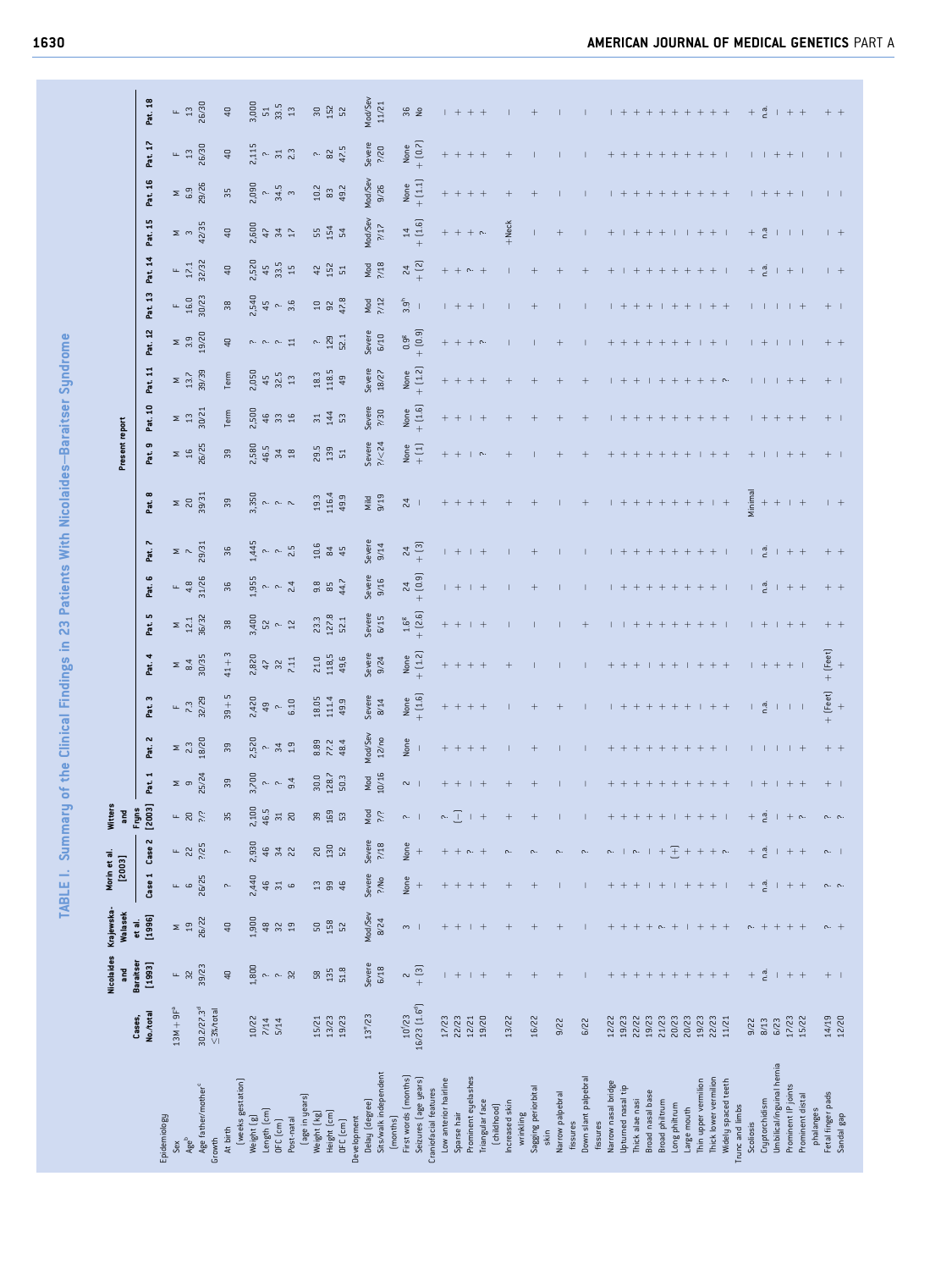| n.a.<br>I<br>굳<br>I<br>Ī<br>Ī<br>n.a.<br>I<br>I<br>I<br>Ī<br>I<br>굳<br>n.a.<br><b>Je</b><br>Ī<br>Ī<br>ı<br>I<br>I<br>I<br>굳<br>ı<br>ı<br>ı<br>I<br>Ī<br>I<br>Ī<br>ı<br>$\frac{1}{1}$<br>n.a.<br>ᅙ<br>I<br>ist<br>$\frac{1}{2}$<br>n.a.<br>I<br>Ï<br>ı<br>later on:<br>ded bone age; Adv, advanced bone age; ni, normal; n.a., not appl<br>n.a.<br>Bel<br>I<br>I<br>ı<br>speech lost<br>n.a.<br>굠<br>I<br>I<br>I<br>n.a.<br>n.a.<br>ı<br>Ī<br>lat 2 uears<br>I<br>n.a.<br><u>De</u><br>I<br>I<br>I<br>I<br>ì<br><b>WI</b> Ses<br>ļ<br>n.a.<br>Ï<br>Ī<br>Ī<br>ı<br>$\frac{1}{1}$<br>n.a.<br>I<br>I<br>I<br>ı<br>$\frac{1}{+}$<br>n.a.<br>I<br>$\overline{c}$<br>ı<br>ı<br>severe ment<br>halangeal: Del.<br>$\frac{1}{1}$<br>n.a.<br>っ<br>I<br>I<br>I<br>ı<br>$\frac{1}{1}$<br>š<br>n.a.<br>I<br>I<br>I<br>I<br>Inter-o<br>$\frac{1}{1}$<br>n.a.<br>Je<br>I<br>I<br>ı<br>음<br>n.a.<br>I<br>I<br>ı<br>"Iwins counted as one patient here; <sup>b</sup> at present or when reported; <sup>c</sup> at time of birth;<br>valve regur gitation; double aortic arch; M, male; F, female; OFC, occipito-frontal circ<br>$\frac{1}{1}$<br>l<br>l<br>I<br>l<br>$\div$<br>I<br>I<br>I<br>$\overline{\phantom{a}}$<br>ļ<br>$\frac{1}{2}$<br>n.a.<br>$^{+}$<br>$^{+}$<br>I<br>I<br>I<br>$\ddagger$<br>Ad <sub>v</sub><br>$\overline{\phantom{a}}$<br>$\overline{\phantom{a}}$<br>$\overline{1}$<br>$\overline{1}$<br>I<br>$+\frac{1}{x}$<br>Adv<br>$\overline{1}$<br>$^{+}$<br>$\overline{\phantom{a}}$<br>14/23<br>8/23<br>9/23<br>2/23<br>5/21<br>1/20<br>3/5 | Radiology | Bone age | Cone-shaped epiphyses | Short metacarpals/ | metatarsals | Short phalanges | Other | Cardiac defect | Vesico-ureteral | reflux | Poor mamma | development | Eczema |  |
|---------------------------------------------------------------------------------------------------------------------------------------------------------------------------------------------------------------------------------------------------------------------------------------------------------------------------------------------------------------------------------------------------------------------------------------------------------------------------------------------------------------------------------------------------------------------------------------------------------------------------------------------------------------------------------------------------------------------------------------------------------------------------------------------------------------------------------------------------------------------------------------------------------------------------------------------------------------------------------------------------------------------------------------------------------------------------------------------------------------------------------------------------------------------------------------------------------------------------------------------------------------------------------------------------------------------------------------------------------------------------------------------------------------------------------------------------------------------------------------------------------------------------------------------------|-----------|----------|-----------------------|--------------------|-------------|-----------------|-------|----------------|-----------------|--------|------------|-------------|--------|--|
|                                                                                                                                                                                                                                                                                                                                                                                                                                                                                                                                                                                                                                                                                                                                                                                                                                                                                                                                                                                                                                                                                                                                                                                                                                                                                                                                                                                                                                                                                                                                                   |           |          |                       |                    |             |                 |       |                |                 |        |            |             |        |  |
|                                                                                                                                                                                                                                                                                                                                                                                                                                                                                                                                                                                                                                                                                                                                                                                                                                                                                                                                                                                                                                                                                                                                                                                                                                                                                                                                                                                                                                                                                                                                                   |           |          |                       |                    |             |                 |       |                |                 |        |            |             |        |  |
|                                                                                                                                                                                                                                                                                                                                                                                                                                                                                                                                                                                                                                                                                                                                                                                                                                                                                                                                                                                                                                                                                                                                                                                                                                                                                                                                                                                                                                                                                                                                                   |           |          |                       |                    |             |                 |       |                |                 |        |            |             |        |  |
|                                                                                                                                                                                                                                                                                                                                                                                                                                                                                                                                                                                                                                                                                                                                                                                                                                                                                                                                                                                                                                                                                                                                                                                                                                                                                                                                                                                                                                                                                                                                                   |           |          |                       |                    |             |                 |       |                |                 |        |            |             |        |  |
|                                                                                                                                                                                                                                                                                                                                                                                                                                                                                                                                                                                                                                                                                                                                                                                                                                                                                                                                                                                                                                                                                                                                                                                                                                                                                                                                                                                                                                                                                                                                                   |           |          |                       |                    |             |                 |       |                |                 |        |            |             |        |  |
|                                                                                                                                                                                                                                                                                                                                                                                                                                                                                                                                                                                                                                                                                                                                                                                                                                                                                                                                                                                                                                                                                                                                                                                                                                                                                                                                                                                                                                                                                                                                                   |           |          |                       |                    |             |                 |       |                |                 |        |            |             |        |  |
|                                                                                                                                                                                                                                                                                                                                                                                                                                                                                                                                                                                                                                                                                                                                                                                                                                                                                                                                                                                                                                                                                                                                                                                                                                                                                                                                                                                                                                                                                                                                                   |           |          |                       |                    |             |                 |       |                |                 |        |            |             |        |  |
|                                                                                                                                                                                                                                                                                                                                                                                                                                                                                                                                                                                                                                                                                                                                                                                                                                                                                                                                                                                                                                                                                                                                                                                                                                                                                                                                                                                                                                                                                                                                                   |           |          |                       |                    |             |                 |       |                |                 |        |            |             |        |  |
|                                                                                                                                                                                                                                                                                                                                                                                                                                                                                                                                                                                                                                                                                                                                                                                                                                                                                                                                                                                                                                                                                                                                                                                                                                                                                                                                                                                                                                                                                                                                                   |           |          |                       |                    |             |                 |       |                |                 |        |            |             |        |  |
|                                                                                                                                                                                                                                                                                                                                                                                                                                                                                                                                                                                                                                                                                                                                                                                                                                                                                                                                                                                                                                                                                                                                                                                                                                                                                                                                                                                                                                                                                                                                                   |           |          |                       |                    |             |                 |       |                |                 |        |            |             |        |  |
|                                                                                                                                                                                                                                                                                                                                                                                                                                                                                                                                                                                                                                                                                                                                                                                                                                                                                                                                                                                                                                                                                                                                                                                                                                                                                                                                                                                                                                                                                                                                                   |           |          |                       |                    |             |                 |       |                |                 |        |            |             |        |  |
|                                                                                                                                                                                                                                                                                                                                                                                                                                                                                                                                                                                                                                                                                                                                                                                                                                                                                                                                                                                                                                                                                                                                                                                                                                                                                                                                                                                                                                                                                                                                                   |           |          |                       |                    |             |                 |       |                |                 |        |            |             |        |  |
|                                                                                                                                                                                                                                                                                                                                                                                                                                                                                                                                                                                                                                                                                                                                                                                                                                                                                                                                                                                                                                                                                                                                                                                                                                                                                                                                                                                                                                                                                                                                                   |           |          |                       |                    |             |                 |       |                |                 |        |            |             |        |  |
|                                                                                                                                                                                                                                                                                                                                                                                                                                                                                                                                                                                                                                                                                                                                                                                                                                                                                                                                                                                                                                                                                                                                                                                                                                                                                                                                                                                                                                                                                                                                                   |           |          |                       |                    |             |                 |       |                |                 |        |            |             |        |  |
|                                                                                                                                                                                                                                                                                                                                                                                                                                                                                                                                                                                                                                                                                                                                                                                                                                                                                                                                                                                                                                                                                                                                                                                                                                                                                                                                                                                                                                                                                                                                                   |           |          |                       |                    |             |                 |       |                |                 |        |            |             |        |  |
|                                                                                                                                                                                                                                                                                                                                                                                                                                                                                                                                                                                                                                                                                                                                                                                                                                                                                                                                                                                                                                                                                                                                                                                                                                                                                                                                                                                                                                                                                                                                                   |           |          |                       |                    |             |                 |       |                |                 |        |            |             |        |  |
|                                                                                                                                                                                                                                                                                                                                                                                                                                                                                                                                                                                                                                                                                                                                                                                                                                                                                                                                                                                                                                                                                                                                                                                                                                                                                                                                                                                                                                                                                                                                                   |           |          |                       |                    |             |                 |       |                |                 |        |            |             |        |  |
|                                                                                                                                                                                                                                                                                                                                                                                                                                                                                                                                                                                                                                                                                                                                                                                                                                                                                                                                                                                                                                                                                                                                                                                                                                                                                                                                                                                                                                                                                                                                                   |           |          |                       |                    |             |                 |       |                |                 |        |            |             |        |  |
|                                                                                                                                                                                                                                                                                                                                                                                                                                                                                                                                                                                                                                                                                                                                                                                                                                                                                                                                                                                                                                                                                                                                                                                                                                                                                                                                                                                                                                                                                                                                                   |           |          |                       |                    |             |                 |       |                |                 |        |            |             |        |  |
|                                                                                                                                                                                                                                                                                                                                                                                                                                                                                                                                                                                                                                                                                                                                                                                                                                                                                                                                                                                                                                                                                                                                                                                                                                                                                                                                                                                                                                                                                                                                                   |           |          |                       |                    |             |                 |       |                |                 |        |            |             |        |  |
|                                                                                                                                                                                                                                                                                                                                                                                                                                                                                                                                                                                                                                                                                                                                                                                                                                                                                                                                                                                                                                                                                                                                                                                                                                                                                                                                                                                                                                                                                                                                                   |           |          |                       |                    |             |                 |       |                |                 |        |            |             |        |  |
|                                                                                                                                                                                                                                                                                                                                                                                                                                                                                                                                                                                                                                                                                                                                                                                                                                                                                                                                                                                                                                                                                                                                                                                                                                                                                                                                                                                                                                                                                                                                                   |           |          |                       |                    |             |                 |       |                |                 |        |            |             |        |  |
|                                                                                                                                                                                                                                                                                                                                                                                                                                                                                                                                                                                                                                                                                                                                                                                                                                                                                                                                                                                                                                                                                                                                                                                                                                                                                                                                                                                                                                                                                                                                                   |           |          |                       |                    |             |                 |       |                |                 |        |            |             |        |  |

Conventional cytogenetic evaluation, multi-telomere FISH analysis, and CGH-microarray (1 Mb resolution) gave normal results. Plasma lipids were raised (total cholesterol 5.8 mmol/L [norm <5 mmol/L]; triglycerides 3.8 mmol/L [norm <3 mmol/ L]). Liver and renal function tests, hormonal screening (luteinizing hormone; follicle stimulating hormone; 17-beta-oestradiol; prolactin; testosterone) gave normal results. Abdominal ultrasound confirmed hepatomegaly but was otherwise normal. Brain MRI at 29 years showed a small abnormal tangle of vessels in the frontal lobe. A full skeletal survey showed small neurocranium, limited calcification of the left choroid plexus and falx, large jaw, straight spine with loss of the physiological lumbar lordosis, mild platyspondyly, flat inter-vertebral discs, small pelvis, short femoral necks, broad distal radius, hands with small carpal bones, short metacarpals specially the fourth, over-modeled medial and distal finger phalanges, and feet with similar changes (Fig. 4E,F).

# Follow-Up of Other Earlier Reported Patients

The Polish patient reported by Krajewska-Walasek et al. [1996] had died at the age of 25 years due to rupture of esophagus varices. The cause of the varices remained uncertain, no autopsy was performed [M. Krajewska-Walasek, personal communication, 2006]. The health of the two French patients reported by Morin et al. [2003] was excellent, without new physical problems, and without progression of existing signs and symptoms [Alain Verloes, unpublished work, 2008]. Also in the Belgian patient reported by Witters and Fryns [2003] general health was good, and no major new events had occurred since publication [Jean-Pierre Fryns, personal communication, 2008].

# Previously Unreported Patients

Patient 1. Patient 1 was a 9-year-old British boy born after an uneventful pregnancy. He had a birth weight on the 75th centile and he stayed in the neonatal unit for 10 days because of poor movements. He had a somewhat delayed motor development and more marked delayed speech. At 2.5 years he was first evaluated: his height was at 25th centile, and he had microcephaly, reddish, but not sparse hair, eczema, and unusual face. It became clear that he had moderate mental retardation, very poor concentration, and some autistic features. He never had seizures, and general health was good.

He was re-evaluated at 6.10 years (Fig. 1G) and 9.4 years. He had wiry red hair (mildly sparse initially but almost normal at last evaluation), a frontal upsweep, slightly triangular face, decreased subcutaneous fat, high nasal bridge, mild hyperopia, upturned nasal tip, broad and shallow philtrum, wide mouth, and thick and everted lower vermilion. The distal phalanges of fingers and toes were broad, and fetal finger pads were evident (Fig. 3C). Height was at the 9th centile, weight on 50th centile, and he had microcephaly.

There were no cone-shaped epiphyses on X-rays of hands and feet, and no other major skeletal abnormalities. His MRI was normal, as were results of cardiac sonography, conventional cytogenetic studies, subtelomeric FISH and FISH 7q11.23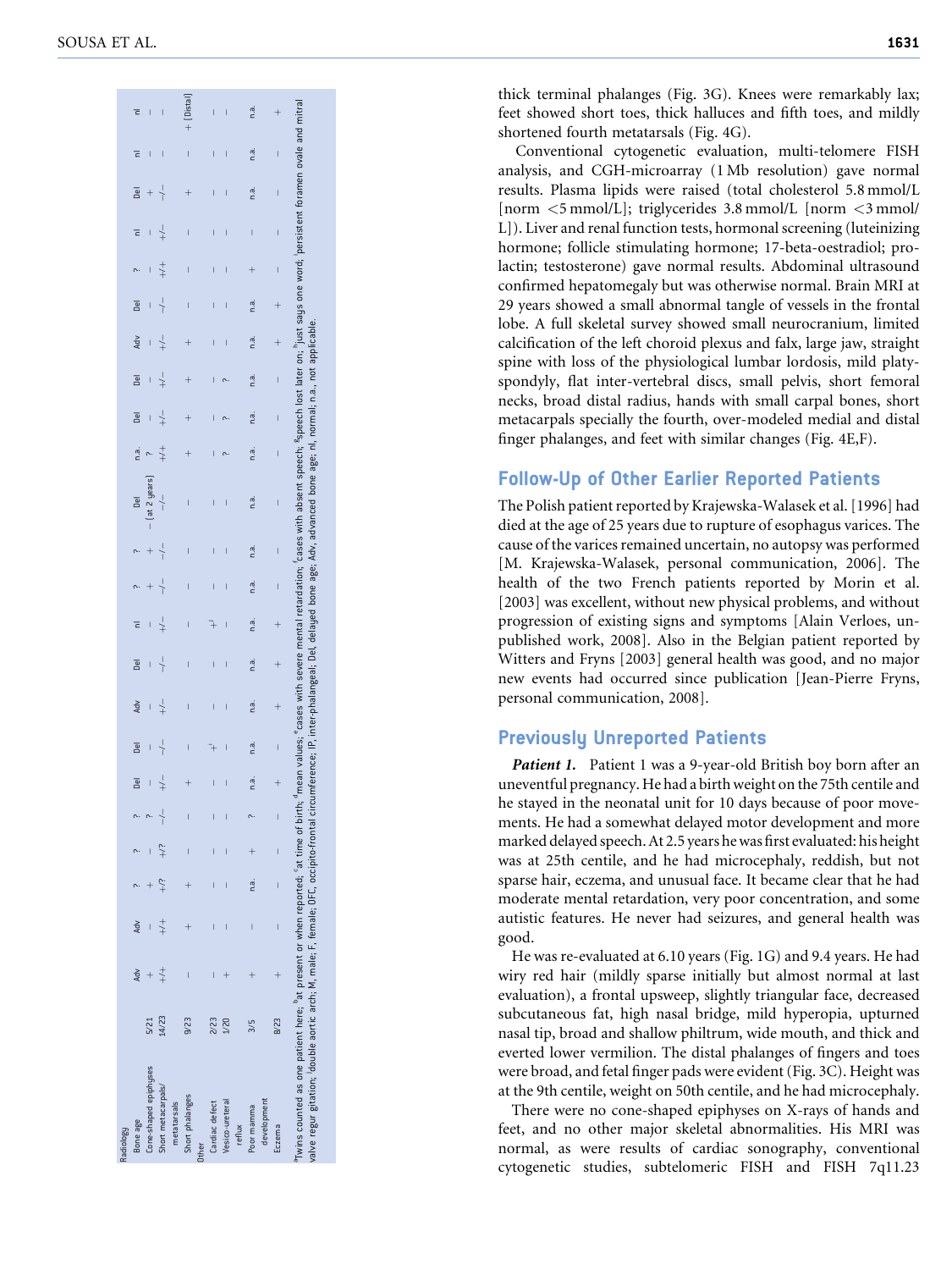

FIG. 1. Photo gallery of 16 patients with Nicolaides–Baraitser syndrome. Patients are arranged according to age. A: Patient 2 at 1.9 years; B: Patient 6 at 2.4 years; C: Patient 7 at 2.5 years; D: Patient 16 at 3 years; E: Patient 13 at 3.6 years; F: Patient 4 at 4 years; G: Patient 1 at 6.10 years; H: Patient 3 at 6.10 years; I: Patient 8 at 7 years; J: Patient 5 at 10 years; K: Patient 12 at 13 years; L: Patient 18 at 13 years; M: Patient 14 at 15 years; N: Patient 10 at 16 years; O: Patient 15 at 17 years; P: Patient 9 at 18 years. Remark the difficulty in evaluating the age and in some also gender based on facial features only.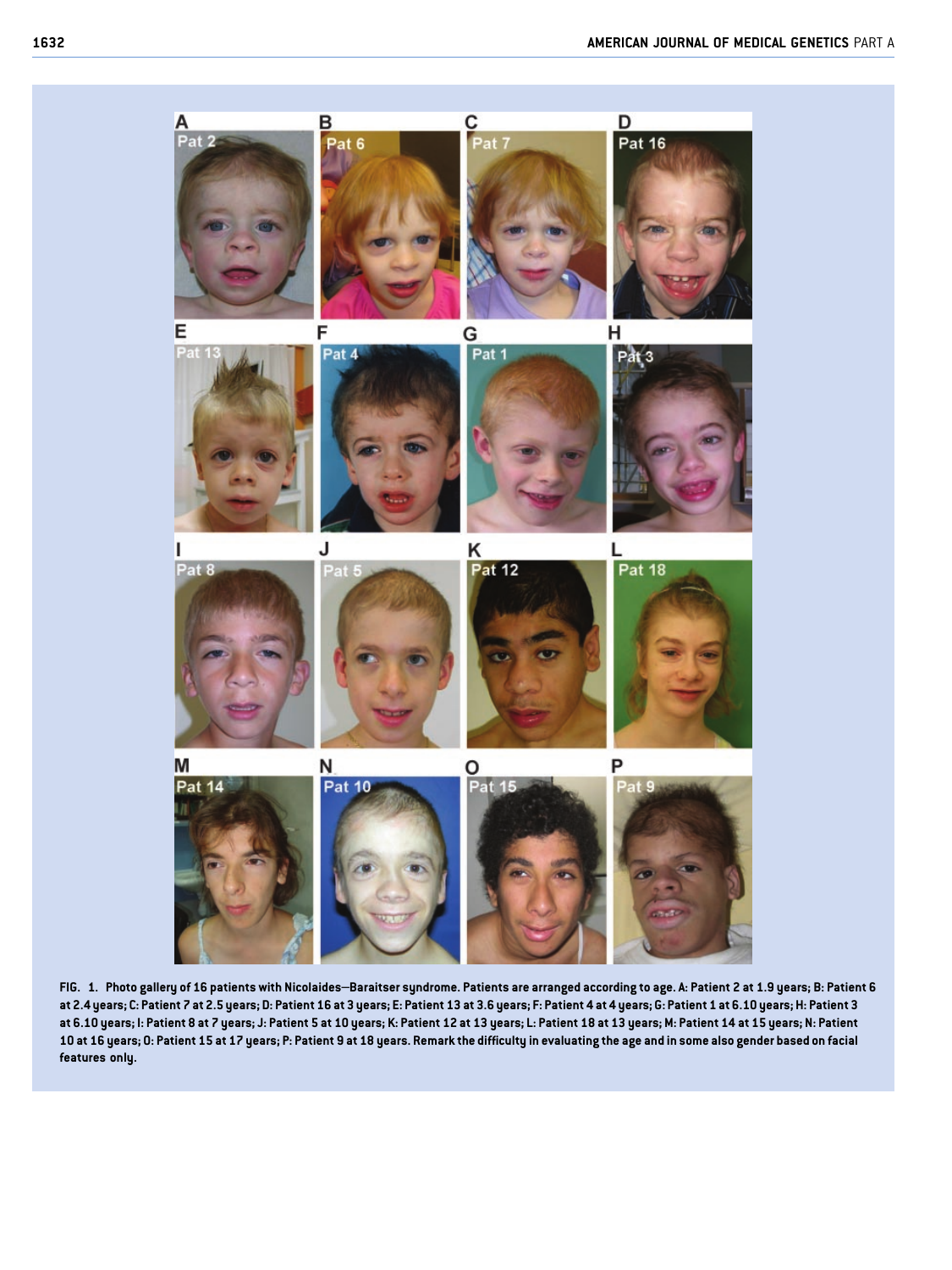locus, CGH-microarray (1 Mb resolution), screening for fragile X syndrome, urine aminoacids, organic acids, and glycosaminoglycans chromatographies.

Patient 2. This British boy had a low birth weight (at the 0.4th centile) but normal OFC (25th centile). He fed poorly and during his first year required several admissions for failure to thrive and feeding problems. His motor milestones were delayed, as was eruption of teeth (first tooth at 13 months). He had breath holding spells, and could have temper tantrums. No seizures were observed. At 1.9 years of age, his height was at 0.4th, weight below the 0.4th, and his head circumference at the 9th centile. He did not walk independently and had no speech. He had rather sparse hair, broad eyebrows, long eyelashes, and some fine hypertrichosis of face and neck. His face and limbs were otherwise very much like the other patients (Figs. 1A and 4A).

Cardiac sonography showed a small persistent foramen ovale, mildly thickened ventricular septum and trivial mitral regurgitation, renal ultrasound yielded normal anatomy. Skeletal survey at 13 months of age showed delayed ossification but otherwise normal bony appearances. Metabolic investigations (organic acids, plasma amino acids, lactate) gave normal results, except for a consistently abnormal acyl carnitine profile of doubtful significance (moderately raised levels of dimethylheptanoylcarnitine). Conventional chromosome studies and CGH-microarray (1 Mb resolution) also gave normal results.

Patient 3. This Northern Irish girl had intrauterine growth retardation (birth weight on the 0.4th–2nd centile and length on the 25–50th centile) and was noted at birth to have sparse hair with a low anterior hairline. The first months were marked by significant failure to thrive. Motor milestones were reached within normal limits but speech was significantly delayed. At 18 months she had a febrile convulsion and thereafter started to have seizure episodes.

At 2 years she was found to have a global developmental delay and marked lack of concentration. Facial features were characteristic (Fig. 2G), but fingers and toes were long and thin. Height was at the 2nd centile, and skull circumference at the 50th centile. She had seizures after the age of 1.6 years, using sodium valproate.

At 6.10 years she had no speech and still had very poor concentration. Parents described her as a happy child. She slept 11–12 hr per night. Height was at 10–25th, weight at the 3rd, and head circumference was at the 2nd centile. Her facial features and limbs were very similar to those in other patients (Fig. 2I,J), although fingers and toes were still long but did show somewhat thick and wide distal phalanges. There was generalized joint hypermobility. She disliked her fingers being moved. Parents reported periods of eczema, and in general a sensitive skin.



FIG. 2. Progression of facial features in Nicolaides–Baraitser syndrome. A–E: Original patient [Nicolaides and Baraitser, 1993] at 1 month (A), 6 years (B), 11 years (C), and 32 years (D,E) of age. Please note the broadening of the lower third of the face and the sparse air. F–J: Patient 3 at neonatal period (F), 2 years (G), 4 years (H), and 6.10 years (I,J). K,L: Patient 8 at birth (K), 1.6 years (L), 2.1 years (M), and 7 years (N,O).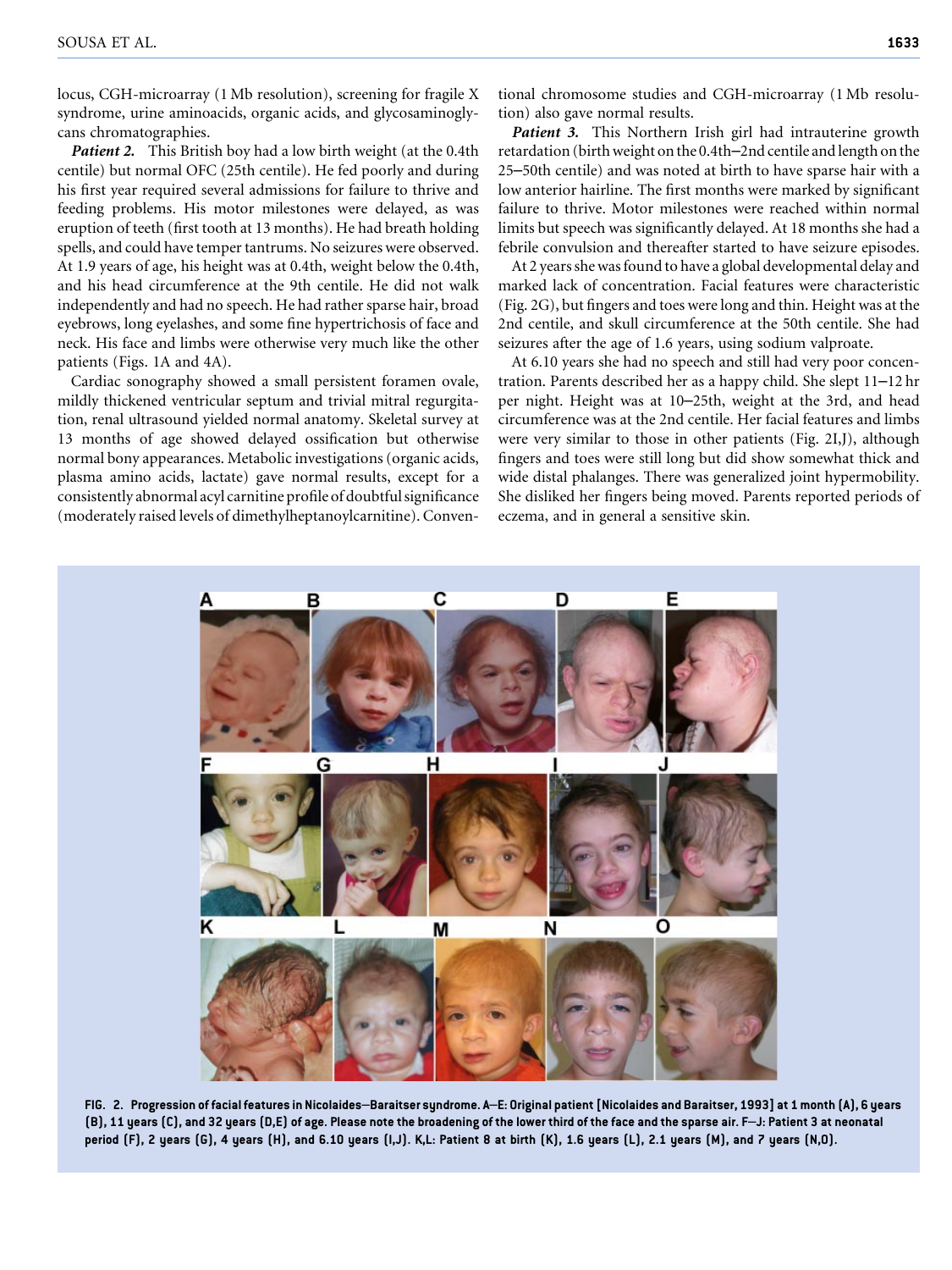

FIG. 3. Hands in Nicolaides–Baraitser syndrome. Patient 16 at 3 years (A), Patient 13 at 3.6 years (B), Patient 1 at 4.10 years (C), Patient 4 at 7.11 years (D), Patient 18 at 13 years (E,F) and original patient at 32 years (G). Please note the brachydactyly, prominent IP joints and distal phalanges, thickness of the distal tissues, fetal pads, multiple palmar and digital creases and wrinkled skin.

Urinary and plasma metabolic tests, hair microscopy, plasma cholesterol and triglyceride levels, CT scan of the brain, karyotype, MLPA for subtelomeric imbalances, and CGH-microarray analysis (1 Mb resolution) all yielded normal results. Hand X-rays showed ivory proximal epiphyses of the distal 2nd, 3rd, and 5th phalanges (Fig. 5B).

**Patient 4.** This British boy was born at term after an uneventful pregnancy, with a weight at the 9th centile, and length and skull circumference at the 0.4th–2nd centile. He was a poor feeder in infancy but did not require tube feeding. He was gradually noted to be globally delayed. From 14 months on he had had seizures. At 2.5 years he used no recognizable words, and all growth parameters were between the 2nd and 9th centiles. His scalp hair had become sparse, curly and of a very soft texture but he had slightly increased facial hair. He was found to have a right accessory nipple, umbilical and bilateral inguinal hernias, and some eczema, especially over the dorsum of the feet. At 7.11 years he was severely delayed, had no speech, and showed all features of NBS (Figs. 1F and 3D).

Investigations had included plasma and urinary metabolic studies including transferrins, lipid spectrum, biotinidase, copper and ceruloplasmin, C-peptide, and hair microscopy, karyotype, FISH for the 7q11.23 locus, and CGH-microarray studies (1 Mb resolution). All results were normal, as were echocardiography, MRI brain, and a skeletal survey. His bone age was delayed by 12 months when performed at a chronological age of 30 months.

Patient 5. This British boy had high birth weight and length (75th and 91st centiles, respectively). He developed stridor with apneic episodes, and was found to have a double aortic arch, which was repaired successfully at 4 months of age. Motor milestones were normal and he used his first words at 18 months. At 2.5 years he started having seizures, both absences and rigid tonic episodes. A few months thereafter he had a period of major seizures, and the EEG showed hypsarrythmia. Following this period there seemed to be a regression in his abilities, and he lost his speech. At 4 years he had significant developmental delay and autistic tendencies. Height was at the 3rd centile, and head circumference at the 75th centile. He had facial features similar to the other patients but in addition bilateral ptosis. His fingers were short but finger joints were normal. He had mild eczema.

At 12 years height and weight were further below the 3rd centile and head circumference had dropped to the 9th centile. He had very frequently seizures despite anti-epileptic treatment. He had severe retardation and had a very short attention span. Clinical features of face and limbs were very similar to those in other patients (Figs. 1J and 4D).

Conventional chromosome studies and fragile X testing gave normal results. Other investigations included liver and kidney



FIG. 4. Feet in Nicolaides–Baraitser syndrome. Patient 2 at 1.4 years (A), Patient 13 at 3.6 years (B), Patient 3 at 6.10 years (C), Patient 5 at 12 years (D), Patient 18 at 13 years (E,F) and original patient at 32 years (G). Please note the sandal gap, fetal pads, and thickness of the toes (especially the fifth toe).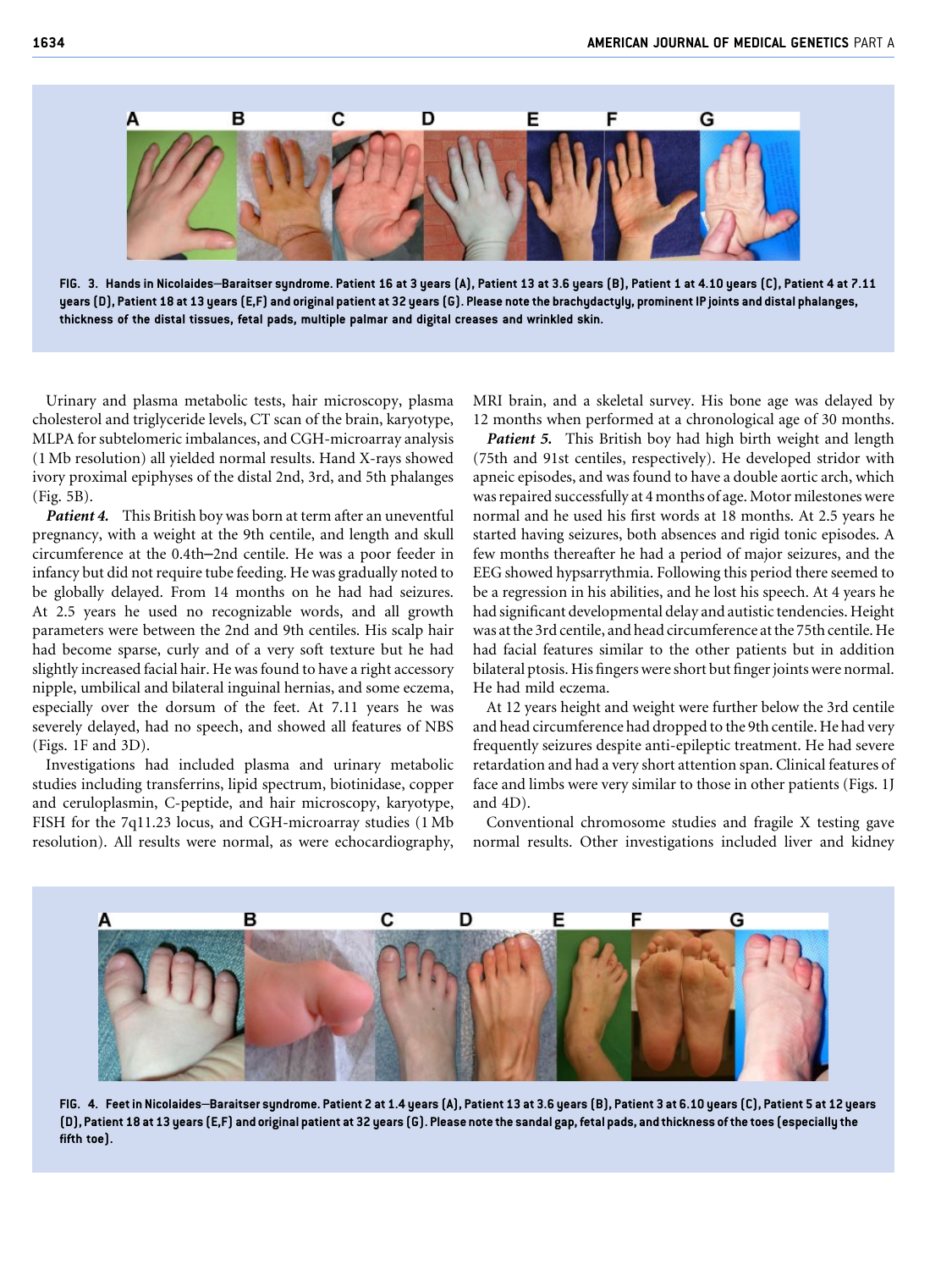function tests, thyroid hormone, biotinidase, isoelectric focusing of transferrin, plasma cholesterol and triglyceride levels, MRI of the brain, and electron microscopy of the hair, all without significant abnormalities. A skeletal survey showed ivory epiphyses of the distal 2nd and 5th phalanges of the fingers, and mild shortening of 4th and 5th metacarpal bones (Fig. 5C).

Patients 6 and 7 (Twins). Patients 6 and 7 are North American female monozygotic twins. During pregnancy hypertension developed and maternal alpha-fetoprotein levels were elevated. Amniocentesis showed a normal karyotype in both fetuses. At birth at 36 weeks weight was at the 9th centile in Patient 6 and below the 3rd centile in Patient 7. Initially both did well.

Patient 6 developed seizures and abnormal EEGs at 10 months. Motor milestones were reached normally, speech was delayed. At 2.4 years height was at the 2nd–9th centile, and head circumference below the 3rd centile. Facial and limb features were characteristic for NBS (Fig. 1B). In addition, she had downward slanted palpebral fissures. Cognitive development was considerably delayed and she used five words. At 3.6 years, her height and weight were at the 5–10th centile. Her head circumference was less than the 2nd centile. She was beginning to use 2–3 word sentences; however, most of her language was mimicking other individuals. There was little spontaneous speech.

Metabolic studies including lactate, pyruvate, plasma amino acids, and urine organic acids gave normal results. Creatine kinase levels were mildly elevated (284 U/L), and electromyography and nerve conduction studies showed no abnormalities. Sonography of heart and kidneys, hearing studies, CT scanning and MRI of the brain, conventional chromosome studies, and microarray studies (HapMap550Kv3) did not show abnormalities. X-rays of the hands showed cone-shaped epiphyses (Fig. 5A).

Patient 7 (Fig. 1C) did not develop seizures initially but otherwise clinical course, growth and development was identical to that in her twin sister. At 3 years she started having atonic seizures. At 3.6 years of age, she developed persistent seizures that were resistant to antiepileptic therapy. Her vocabulary consisted of about 50 words, and she was speaking in 2–3 word sentences with fairly good receptive language skills. Her overall development was more advanced than her twin sister. Her weight and height were at the 5–10th centile, and head circumference was below the 2nd centile. Similar additional studies including MRI of the brain and a microarray study (HapMap550Kv3) failed to show abnormalities. Zygosity testing confirmed monozygosity.

Patient 8. This Dutch boy was born with a normal birth weight (50th centile). He had mild feeding problems in the neonatal period, reached the motor milestones with mild delay but had more significant speech delay. Gradually height fell to the 2nd centile and skull circumference to the 10th centile. At the age of 9 months correction of a right sided inguinal hernia with orchidopexia was performed. He never had any seizures. At 2 years he was found to have mild developmental delay. His hair was wiry and sparsely implanted, and otherwise facial and limb features were very similar to the other patients (Fig. 2L,M). In addition he had a mild pectus excavatum, and four capillary hemangiomas. At 7 years he was moderately retarded, but with good concentration span and otherwise showed the classical phenotype at physical exam (Figs. 1I and 2N,O).

Extensive metabolic work-up including copper metabolism parameters, ophthalmologic exam, echocardiography, screening for PTPN11 mutations, conventional chromosome studies and CGH-microarray (1 Mb resolution) showed no abnormalities. Skeletal X-rays showed a delayed bone age but otherwise were normal.

**Patient 9.** This boy was born at 39 weeks after an uneventful gestation, to nonconsanguineous Mauritanian/Moroccan parents whose family history was otherwise unremarkable and his five sibs were in good health. He had normal birth weight and length (2nd–9th centile) and OFC (25th). Inguinal hernia was treated surgically at age 6 months. He started to have tonic–clonic seizures at age 1 year. He was able to walk before the age of 2 years but his



FIG. 5. Radiologic findings in Nicolaides–Baraitser syndrome. A: Left hand of Patient 6 at 2. 4 years. Please note generalized brachydactyly, slightly over-modeled metacarpals and mild cone-shaped epiphyses at medial phalanges; (B) left hand of Patient 3 at 6.10 years. Note normal length of the short tubular bones and ivory epiphyses at distal phalanges of the 2nd, 3rd, and 5th fingers; (C) left hand of Patient 5 at 12 years. Please note short and over-modeled metacarpals and phalanges, and ivory epiphyses at distal phalanges of 2nd and 5th fingers; (D) left hand of Patient 10 at 16 years. Note delayed bone age (corresponding to approximately 12 years), shortening of the 4th metacarpal, slightly over-modeled phalanges, ivory epiphyses, hypoplastic distal phalanges, and broad first metacarpal; (E) left hand and (F) right foot of the original patient at 32 years. Note striking over-modeled phalanges with signs related to previous cone-shaped epiphyses, brachydactyly, especially short 4th metacarpal and metatarsal bones, and broad distal radius with an exostosis.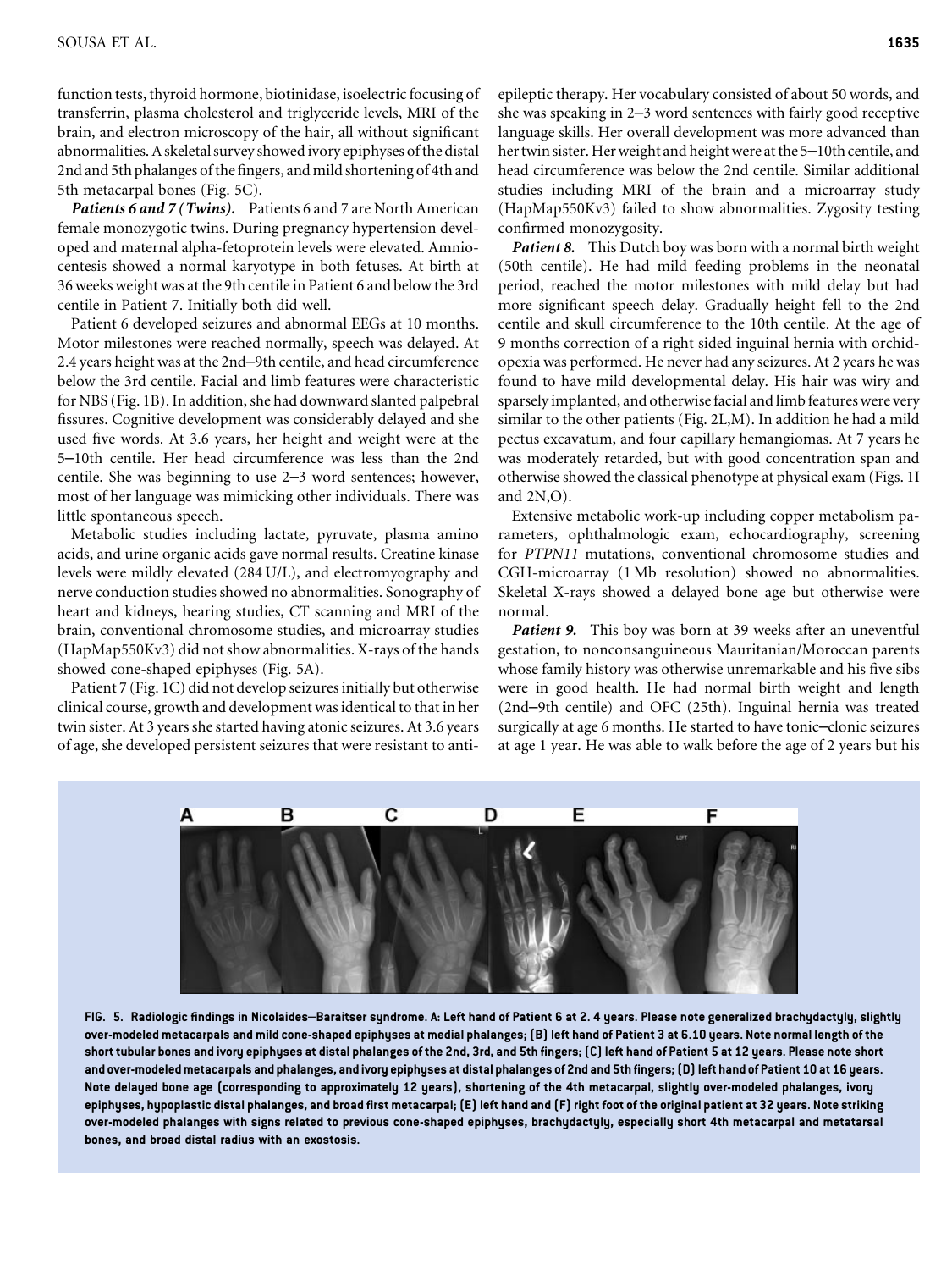psychomotor milestones were severely delayed: He never spoke, was totally dependent for basic cares, and he was not toilet trained. Progressive thoracolumbar scoliosis was diagnosed in late childhood, and finally surgically treated at age 20.

He was first evaluated in the genetic department when 18 years old. He had short stature and microcephaly (both at  $-4$  SD). He had generalized amyotrophia predominating on the lower limbs and walked with difficulties. The face had a coarse appearance, with thick protruding vermilions and mild prognathism (Fig. 1P). Ears were small but normally folded. Hair was very sparse and slowly growing. Hands were short. Inter-phalangeal joints and large joints appeared enlarged but movements were not hampered. Skeletal survey did not show major changes. Formal IQ testing was not possible. His karyotype was normal, and CGH-microarray (44K oligo-array) failed to showed abnormalities.

**Patient 10.** This German boy is the first child of young healthy nonconsanguineous Caucasian parents. His birth weight was at  $-2.5$  SD, length at  $-2.8$  SD, and OFC at  $-2.0$  SD. Inguinal hernias were surgically corrected at the age of 6 weeks, and umbilical hernia at 10 months. His motor development was retarded and his mental development severely delayed. He had no speech development and is not toilet trained. At age 19 months he developed grand mal seizures which were difficult to control and nearly resistant to pharmacotherapy.

Clinical examination at the age of 16 years showed typical NBS facial dysmorphisms (Fig. 1N) with sparse scalp hair but normal eyelashes and eyebrows, a low frontal hairline, a coarse triangular face with down-slanting palpebral fissures, a flat philtrum, a large mouth with thin upper and prominent lower vermilion, and lowset ears. He had short stature  $(-3.9 S<sub>D</sub>)$  and microcephaly  $(-2.1 SD)$ . He had severe mental retardation and had no speech. He had cryptorchidism on the right side and had had a left orchidopexy. His hands and feet showed prominent joints with nontender, noninflammatory swelling, slightly large distal phalanges, and fetal finger pads. An X-ray of the left hand at the age of 16 years showed several anomalies (Fig. 5D) but no cone-shaped epiphyses.

Metabolic screening, thyroid hormone levels, CT and MRI of the brain and fundoscopy all gave normal results, as well as hair microscopy. Chromosome analysis, FISH subtelomeric screening and microarray analysis (250K SNP array) also gave normal results.

Patient 11. This boy was last seen at the age of 13 years. He is the second child of young healthy nonconsanguineous Caucasian parents. He was born at term with a birth weight at  $-3.6$  SD, length at  $-3.3$  SD, and OFC at  $-2.4$  SD. His motor and mental development was retarded. At the age of 14 months he developed treatment resistant epilepsy. His growth pattern for length and OFC were continuously below the 3rd centile. Examination at the age of 3.5 years revealed a height at  $-2.1$  SD, BMI below  $-2$  SD and OFC at  $-3.4$  SD. He had sparse scalp hair with a low frontal hairline but normal eyebrows and eyelashes. The face was coarse and triangular with down-slanting palpebral fissures, a short, upturned nose, a long, flat philtrum with a thin upper and prominent lower vermilion and a large mouth. Hands and feet showed prominent joints with noninflammatory swelling.

Clinical re-evaluation at the age of 13 years showed short stature  $(-4.7 SD)$  and microcephaly (OFC at  $-3.3 SD$ ). The phenotype was marked by the dystrophy, the sparse hair, coarse face with typical NBS characteristics and severe mental retardation with epilepsy and absent speech.

A CT scan of the brain showed a large cisterna magna but no other abnormality. An X-ray of the left hand at the age of 12.5 years revealed a retarded bone age, brachydactyly and condensed/ivory epiphyses of middle and distal phalanges. Metabolic screening and chromosome analysis were normal.

Patient 12. This Turkish patient was found to have increased nuchal thickness prenatally. At birth hypospadias and unilateral cryptorchidism were noted. There were no neonatal problems, early motor milestones were normal. He used his first words at 10 months. At this age, he had a febrile convulsion and thereafter continued to have regularly seizures. His cognitive development declined and he lost speech. At 13 years he was severely retarded, had no speech, and was not toilet trained. He had autistic features in his behavior, and could show aggression towards himself and others. Despite the anti-epileptic treatment he had four to five tonic–clonic seizures per day. He was asthmatic and suffered from eczema and constipation. Height was at 0.4th–2nd centile and skull circumference at the 25th centile. He had sparse scalp hair, some secondary hair on face and trunk and no signs of puberty. His facial appearance resembled those of other patients, although his ethnic background made it somewhat less obvious (Fig. 1K). The feet were also typical but the hands showed only mild prominence of the inter-phalangeal joints and distal phalanges.

Biochemical investigations including biotinidase levels, very long chain fatty acids, plasma and urine amino acids, urine organic acids, urine glycosaminoglycans, white cells enzymes, isoelectric focusing of transferrin, liver and kidney function tests, plasma ammonia and lactate, yielded normal results. A brain MRI showed the left lateral ventricle to be larger than the right, without other anomalies. X-rays showed a normal spine, short metacarpals, and no cone-shaped epiphyses. Conventional chromosome analysis, testing for fragile X and CGH-microarray analysis (resolution 1 Mb) gave normal results.

Patient 13. This boy is the only child of young nonconsanguineous Swiss parents. He was born at 38 weeks after an unremarkable pregnancy. Intrauterine growth retardation was noted at birth (weight at 2nd–9th and length at 0.4th–2nd centiles). Postnatal growth for all parameters remained below the 3rd centile. Major feeding problems started at 4–5 months of age, with a very poor appetite and selective food habits. Gross motor development was in the normal range, but receptive and expressive speech were severely delayed. The boy was stated to have been able to say three words at 2.5 years, but at 3.9 years he only spoke one word. He was very active, most of the time happy and hypersociable, being able to go away with completely strangers. On the other hand, he also had a tendency to be at times in his own world. Hyperacusis had been noted since infancy. Severe generalized atopic dermatitis was present since age 7 months. Hair growth was initially normal, but has slowed down in the recent past months. Hair texture had become finer with time.

At examination at 45 months, main findings were growth retardation  $(-4.2 SD)$  and microcephaly  $(-2.8 SD)$ , severe eczema, characteristic facial phenotype (Fig. 1E), absent speech, fine sparse hair, macrostomia, broad terminal phalanges with fetal pads of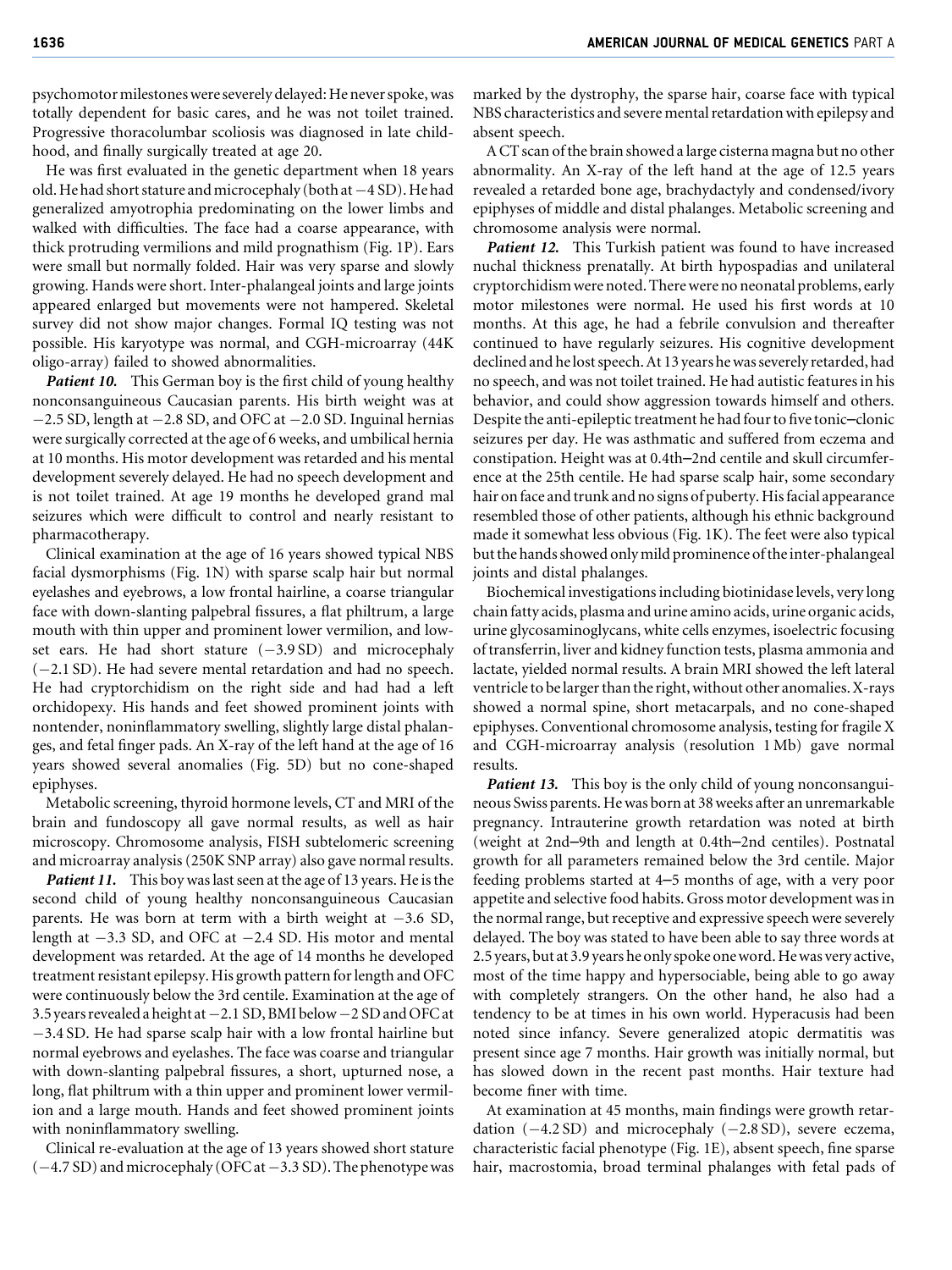finger and toes (Figs. 3B and 4B) and excessive palm skin. His behavior was reminiscent of Williams syndrome.

Blood karyotype, array-CGH (Agilent 244K, approximately 80 kb resolution), serum calcium, cholesterol, triglycerides, heart and abdominal ultrasound scans, as well as a skeletal survey did not show any abnormality, except a delayed bone age.

Patient 14. This French girl was born after an uneventful pregnancy, with a birth weight and length at the 10th centile and head circumference at the 5th centile. Already at birth somewhat sparse hair was noted, otherwise the neonatal period was uneventful. She had a moderate delay in reaching the motor milestones, but speech impairment was more marked. Her growth continued to be along the 10th centile, and her skull gradually became microcephalic. From 2 years on she started to have seizures. She developed several behavioral traits fitting autism. At 14 years she received therapy with finasteride (a 5 alpha-reductase inhibitor) to increase hair growth, which was successful. At 15 years she had height at the 9th centile, microcephaly (<3rd centile), only limited sparseness of her hair, but otherwise the typical facial and limb characteristics of NBS (Fig. 1M). The lack of subcutaneous fat tissue was marked, also in the limbs. She had secondary pubic hair, poor mammary development, and no menses.

Additional investigations included liver and kidney function tests, plasma cholesterol and triglyceride levels, immunological studies, urinary excretion of amino acids, hair microscopy, extensive hormonal studies (thyroid hormone, testosterone, estradiol, androstedione, LH, FSH, prolactine, cortisol), ophthalmologic exam, cardiac sonography, and brain MRI. The latter showed decrease bulk of white matter; otherwise the studies gave normal results. Conventional chromosome analysis showed a normal female karyotype.

**Patient 15.** This Moroccan patient was born with a low birth weight and length (2nd–9th) and OFC (25th centile). The neonatal period was uneventful but after 1 year of age she gradually developed feeding difficulties. Motor milestones were reached just outside normal limits, speech was more severely delayed. At 18 months she started to have generalized tonic–clonic seizures. Already during infancy she was stated to have sparse hair and an unusual face. She also developed a scoliosis in early childhood.

At 16 years she was a moderately to severely delayed adolescent with significant behavior problems, mainly autistic traits and periods of aggression. She spoke in short phrases. Growth parameters were normal (25–50th centile). She had sparse hair that had become less expressed with time according to mother, and she had also secondary facial hair (Fig. 1O). Hair distribution elsewhere was normal. She had normal mammary development and regular menses. She resembled other patients with NBS, although probably due to her ethnic background somewhat less typical. She did not have broadness of the lower 1/3 of the face and she had myopia. She had a significant dorso-lumbar scoliosis and a hypopigmented abdominal skin patch. Her fingers were not short and showed no increase of soft tissues at the distal phalanx, nor were there prominent joints, but she had shortened 4th and 5th metacarpal bones. Her feet were flat, she had sandal gaps and thin, striated nails of the halluces.

X-rays showed the short 4th and 5th metacarpals, scoliosis and flat inter-vertebral disks, and short femoral necks. Other additional investigations, all normal, included conventional cytogenetic analysis, CGH-microarray (1 Mb resolution), brain MRI, plasma ammonia, lactate, redox studies, urinary organic acid chromatography, isoelectric focusing of transferrin, and hair microscopy and metabolic hair studies.

Patient 16. Patient 16 was the second child to nonconsanguineous Caucasian British parents, with negative family history. Asymmetric intrauterine growth restriction was diagnosed on ultrasound scan at 35 weeks gestation. His birth weight at 38 weeks gestation was at the 0.4th centile and his head circumference at the 50th centile. Undescended testes, hypertrichosis and an umbilical hernia were noted at birth. He was a slow feeder who took small volumes and this resulted in a pediatric referral at 3 months. At 4 months he had an inguinal hernia repair and unilateral orchidopexy with a second orchidopexy at  $2^{17}/2$  years. He presented with tonic seizures associated with apnea at 13 months of age and was found to have an abnormal EEG with continuous bilateral slow wave activity and occasional high amplitude bilateral sharp waves. A brain MRI was within normal limits. Seizures were initially difficult to treat but good control was achieved with increasing doses of sodium valproate and clobazam.

He was first seen at 19 months of age. He was able to sit but was not yet walking or pulling to stand. He had a social smile but no speech or babble. His weight was just below the 0.4th centile, his height was on the 2nd centile, and head circumference was on the 2nd centile. He had low, straight eyebrows, blue eyes, long eyelashes, slight synophrys, a low frontal hairline, and a long philtrum. There were deep palmar creases, slightly broad thumbs, and bulbous finger tips with slight swelling of the distal inter-phalangeal (DIP) joints. There was also some hair on his back. Investigations including chromosomes, FISH for 1p telomere deletion and Williams syndrome ophthalmic assessment and metabolic studies (urine GAGs, thyroid function, organic acids, and amino acids) were normal. A skeletal survey showed cone-shaped epiphyses in the proximal phalanx of the 3rd and delayed bone age (at 29 months of chronological age, bone age of 15–20 months).

On review at 3 years, there had been a coarsening of his facial appearance and his scalp hair was sparser although it needed to be cut regularly (Fig. 1D). His head circumference was between the 2nd–9th centile while his height and weight were below the 0.4th centile. The swelling of his DIP joints was more obvious (Fig. 3A), and he continued to have deep palmar creases. He was noticed to have a high threshold for pain. There was no evidence of a scoliosis. He still had no speech but did have limited understanding. He was active with a short attention span. His epilepsy was under good control.

**Patient 17.** This boy is the third child of healthy unrelated parents originating form Bangladesh. His older siblings are healthy. He was born at term after an uneventful pregnancy. He had an umbilical hernia at birth. He developed seizures at 7 months of age which were initially thought to be due to sleep apnoea, but persisted after tonsillectomy and adenoidectomy. He was delayed in all his early motor milestones. Since improved seizure control his developmental progress seemed improved.

His growth parameters have remained small with OFC below the 0.4th centile and height on the 2nd centile. At 4 years of age he has sparse hair, a low anterior hairline, long eyelashes, arched eyebrows, long palpebral fissures, and a triangular face. He has a thin upper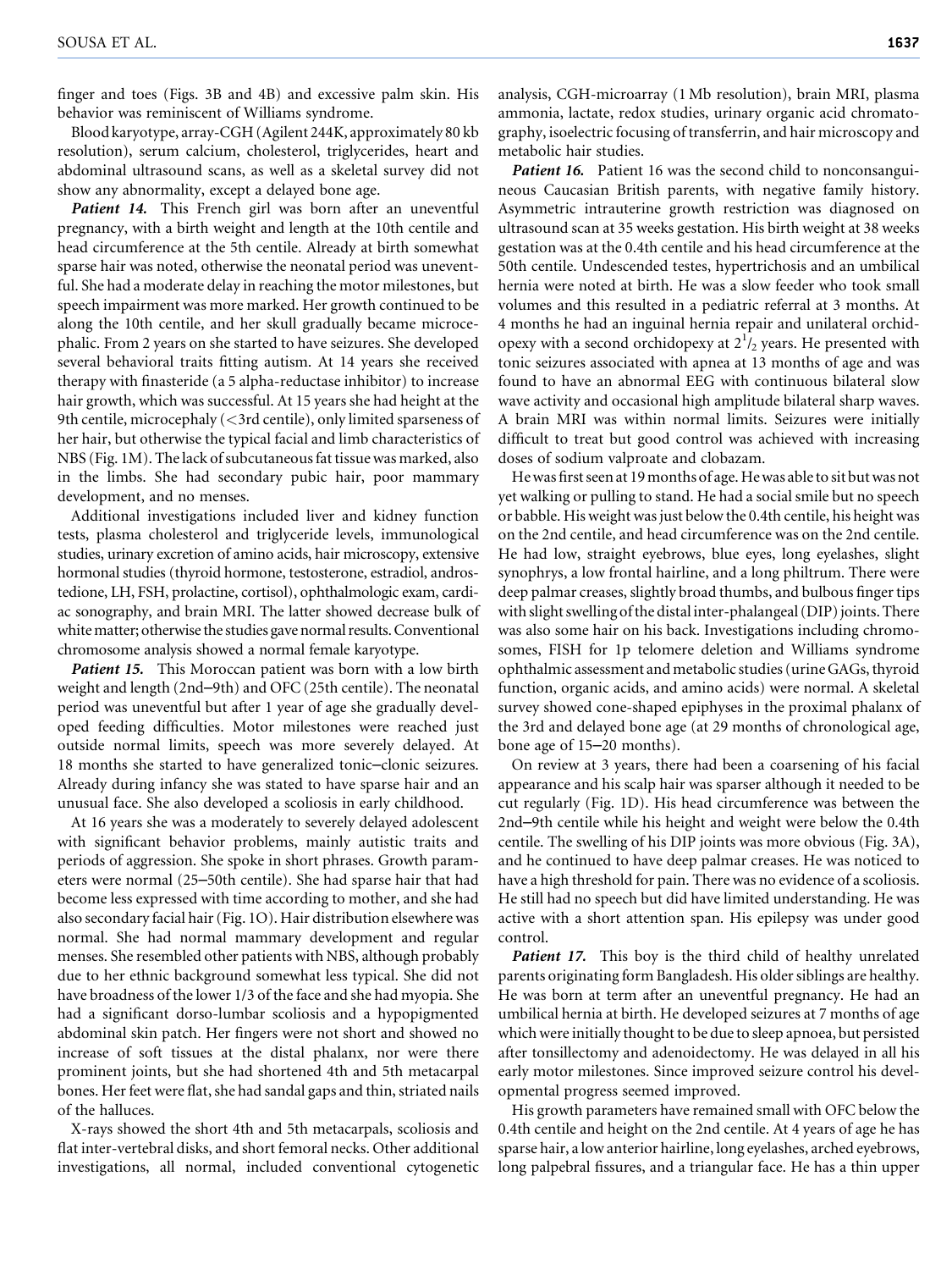vermilion and full lower vermilion. He has generalized joint laxity, bilateral single palmar creased and has long slender fingers with mildly prominent inter-phalangeal joints. Hand X-ray did not demonstrate cone-shaped epiphyses.

Metabolic investigations including lactate, very long chain fatty acids and biotinidase were normal, as were karyotype, telomere testing, and fragile X. Permission to publish photographs was not obtained.

Patient 18. She was the first child of nonconsanguineous German parents. She was born at term after an uneventful pregnancy with normal birth growth parameters. Already during infancy she was started to have atopic dermatitis. Her motor milestones and speech were delayed, but she learned to speak in short sentences. She developed progressive scoliosis in late childhood. She never had any seizures. Behavior abnormalities became more pronounced with age and were characterized by hyperactivity and trichotillomania.

At physical examination at age of 13 years height was at the 25–50th centile and OFC at the 10–25th centile. She had sparse hair, heavy eyebrows, broad nasal tip, a flat philtrum, full lower vermilion, long appearing fingers with broadened tips in all directions, prominence of inter-phalangeal joints, unilateral clinodactyly of the fifth finger, broad halluces, mild hypertrichosis of the face and back, and severe eczema (Figs. 1L, 3E,F, and 4E,F). Brain MRI and EEG gave normal results. An X-ray of the left hand at age of 4 years showed a hypoplastic distal phalanx V. Ophthalmologic examination, cardiac and renal ultrasound examinations showed no abnormalities. Metabolic screening, chromosome analysis, and array-CGH analysis (244K oligonucleotide array, Agilent, 70–100 kb resolution) yielded no abnormalities.

#### **DISCUSSION**

The pertinent clinical data of all earlier reported and presently described patients with NBS are presented in Table I. At present there is no ''gold standard'' for NBS, so the diagnosis has to be based on the experience with the phenotype. The major features are summarized in Table II and described below in more detail.

#### Growth

Ten of 22 NBS patients had low birth weight at birth. Thirteen of 23 patients have short stature, being of prenatal onset in at least 7 patients. Growth less than the 50th centile occurs all patients. There is no evident disproportion. Microcephaly of variable degree is found at birth in 5/14 patients but later on in 19/23 cases.

#### Face

The facial features may be subtle in younger patients, and at that age show resemblance to Williams syndrome. Indeed, four patients have been tested for this entity. There is evident progression of the phenotype and coarsening of the facial traits with age. We have been struck by the difficulty to estimate the patient's age by just looking at the face (Fig. 1).

The face is typically triangular. Palpebral fissures have a normal width, tend to be narrow, and may show some downward slanting. Eyelashes are frequently dense and prominent. The nose has a

#### TABLE II. Major Features of Nicolaides–Baraitser Syndrome

Mild prenatal growth retardation Mild postnatal growth retardation Severe developmental delay Severely impaired speech Seizures Microcephaly Sparse hair Progressive skin wrinkling Thick, anteverted alae nasi Long and broad philtrum Large mouth Thin upper and thick lower vermilion Progressive prominence of distal phalanges Progressive prominence of inter-phalangeal joints Short metacarpals–metatarsals

narrow bridge, the nasal ridge broadens inferiorly somewhat, and the tip has a normal width and is upturned. The nasal base is broad, the nares thick and anteverted. The philtrum is broad and usually long, the upper lip over the premaxilla tends to project anteriorly. The upper vermilion is relatively thin, the lower vermilion is thick and everted. The mouth tends to be wide. With time skin under the orbits becomes grooved and sagging (Fig. 2). There can also be wrinkled skin at the cheeks, especially when smiling. A few individuals showed wrinkled skin at the neck as well. In the course of time, a broadening of the lower third of the face develops, especially at the angle of the mandible. The neck may become broad too.

#### **Hair**

Sparseness of the scalp hair can be regarded as one of the major features of NBS. At birth, the patients are noted to have a low anterior hairline with facial hypertrichosis, especially over the temples. With time, this feature may decrease but can also persist. Sparse scalp hair (with normal texture) is usually already noted in the neonatal period and is progressive, especially in the second decade. Growth rate itself seems normal, only quantity decreases. Adults have very limited hair. This is not a constant feature. The sparseness of hair may be quite mild and may even improve with time. In four patients hair color is red. Hair microscopy was done in eight patients and results was normal or without significant abnormalities. The eyebrows and lashes are normal at first. Eyebrows may decrease to some extent, eyelashes remain almost always prominent. Pubic hair develops normally.

#### Skin

The skin is frequently noted to be pale and sensitive. Subcutaneous veins are easily seen, probably related to poor subcutaneous fat tissue observed mainly at face and limbs and which may be progressive with age. The wrinkling of the skin in the face can also be present in the distal limbs and sometimes in the neck. Eczema is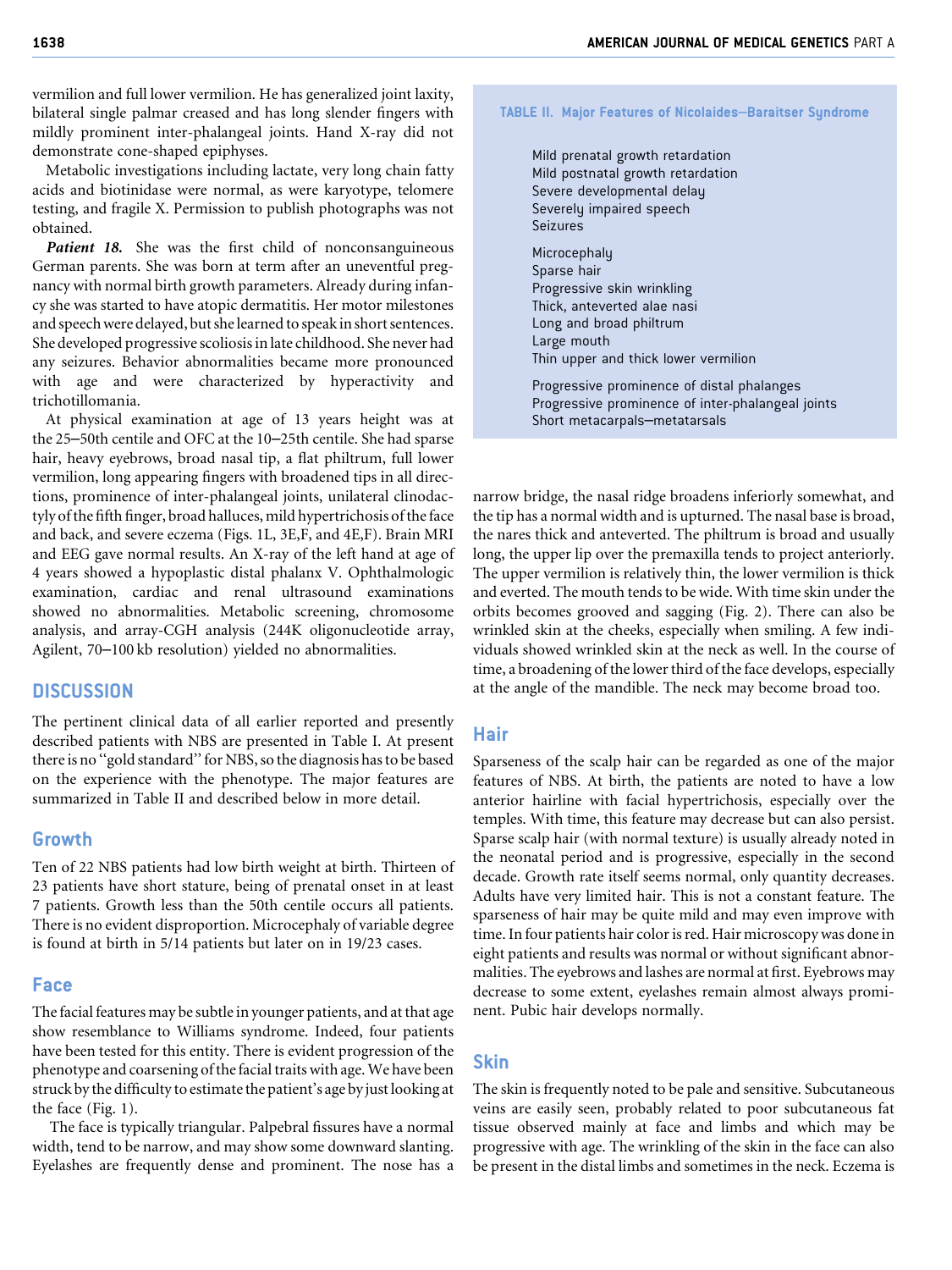present in eight patients and it tends to be severe. In one patient hypohidrosis was noted. Adult females have poor mammary development. One patient had an extra nipple. Teeth and nails do not show unusual features.

# Limbs and Joints

Initially, clinical findings in the hands and feet may be subtle. Gradually distal phalanges become broader in all directions. Fetal pads can also be present. The most typical feature is the development of prominent inter-phalangeal joint swellings. At first these seem symptomless but some older individuals dislike passive movements of their fingers. The feet show sandal gaps and progressive thickening of the distal toe tissues is less pronounced but still similar to that found in the fingers, especially at the 5th toe.

X-rays show cone-shaped epiphyses only infrequently (5/21). Phalanges can be over-modeled or show metaphyseal flaring. Short phalanges, metacarpals, or metatarsals are frequent, especially of the 4th and 5th ray. Bone age is variable, and is found to be either normal (4/16), delayed (8/16), or advanced (4/16).

Some patients also have prominent large joints, especially the knees. With time, lower limbs may become amyotrophic. Scoliosis is present in a few patients. X-rays show mild platyspondyly and flat inter-vertebral discs. Furthermore, a small pelvis, pubic bone hypoplasia, small femoral heads and short femoral necks can be seen infrequently.

## Other Physical Features

Cryptorchidism is present in most males. Cardiac problems (double aortic arch; mitral valve regurgitation; thick ventricular septum; small persistent foramen) are found infrequently. Other infrequent findings are vesico-ureteric reflux, mild dyslipidemia, abnormal carnitine profile, and umbilical and inguinal hernias.

### Development and Behavior

All patients follow a delayed development which is usually severely delayed but sometimes it is less delayed. Especially language is highly impaired. Several patients never develop any speech. Three patients lost their speech in the course of time. Major motor milestones can be acquired within normal limits or be delayed, but usually not very delayed.

Many patients are described by their parents as being happy and generally very friendly. Some patients, however, develop also temper tantrums and periods of aggression. Frequently, patients have features known to occur in autism, although in none of the here described patients this diagnosis was formally made. Other features noted in some patients include short attention span and high threshold for pain. In older individuals slowing down of movements has been reported by parents.

#### **Epilepsy**

The majority of patients (16/23) have epilepsy. Seizure type is variable, even within a single individual. Seizures start in average around 1.6 years, not uncommonly progressively get worse, and

require multiple anti-epileptic drugs, often with limited effects. In some patients there seems to be a coincidence of the deterioration of mental abilities with the occurrence of seizures. However, in the affected identical twins described here, in one a cognitive decline cooccurred with the start of seizures, while in the other the same decline occurred but seizures only started 2 years later. This suggests that a single process causing the deterioration of cognitive abilities can also be responsible for the seizures, but not a causal relation with the seizures themselves. EEGs are usually not significantly abnormal, and no specific abnormalities are known to be present.

#### Differential Diagnosis

If the typical Nicolaides–Baraitser phenotype is present in an individual, the phenotype is relatively easy to recognize from childhood on and differentiation from other entities should not provide problems. In patients with atypical phenotypes several other conditions should be considered [Gorlin et al., 2001].

Coffin–Siris syndrome is characterized by mental retardation, sparse hair, coarse facial features, growth restriction and epilepsy, which can be similar to NBS. Coffin–Siris syndrome differs in the presence of severely hypoplastic or absent fifth finger nails with or without hypoplasia of the terminal phalanges, the absence of the swelling of the finger joints, short metacarpals and broad terminal phalanges, and internal organ malformations are more common. Facial features can be very similar, however, especially at a young age, and we have encountered a patient with a phenotype which shows considerable overlap and whom we could classify as Coffin- –Siris syndrome only after very careful evaluation (Fig. 6).



FIG. 6. Example of a difficult to classify patient (not included in the described cohort). Patient has features of both Nicolaides–Baraitser syndrome (NBS) and Coffin–Siris syndrome (CSS). The girl, aged 2 years, had moderate to severe developmental delay, no speech, post-natal growth retardation and microcephaly, failure to thrive necessitating a gastrostomy. Facial and hair characteristics resemble NBS although not completely classical (A). She had marked joint hypermobility and a hypoplasic left fifth finger nail fitting CCS (B). There was no brachydactyly. We made the probable diagnosis of CSS but admit the overlap with NBS.